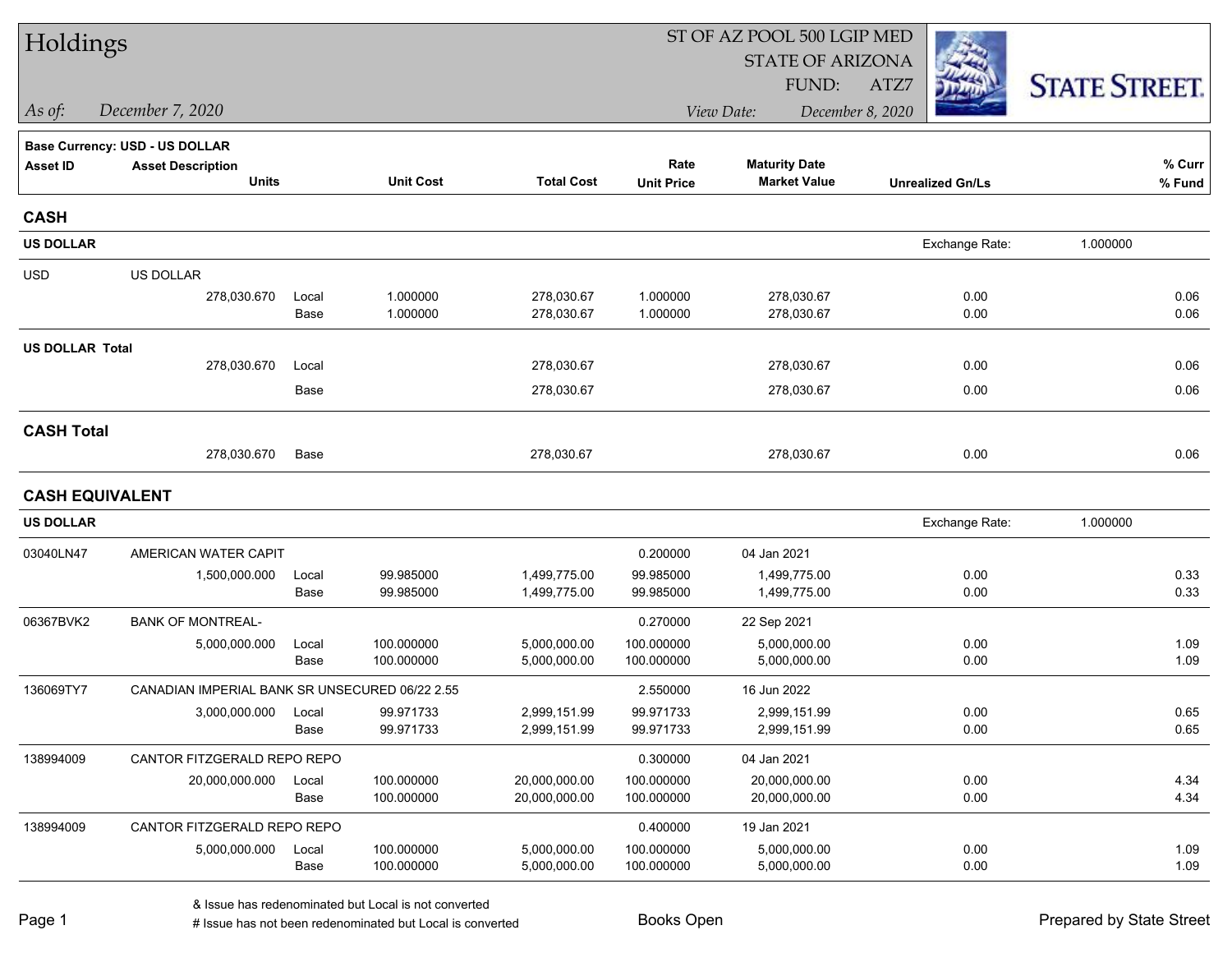| Holdings |
|----------|
|----------|

STATE OF ARIZONA

ATZ7



*December 7, 2020 As of: View Date: December 8, 2020*

**Base Currency: USD - US DOLLAR**

| <b>Asset ID</b> | <b>Asset Description</b>      |       |                                       |              | Rate              | <b>Maturity Date</b> |                         | % Curr |
|-----------------|-------------------------------|-------|---------------------------------------|--------------|-------------------|----------------------|-------------------------|--------|
|                 | <b>Units</b>                  |       | <b>Unit Cost</b><br><b>Total Cost</b> |              | <b>Unit Price</b> | <b>Market Value</b>  | <b>Unrealized Gn/Ls</b> | % Fund |
| 138994009       | CANTOR FITZGERALD REPO REPO   |       |                                       |              | 0.400000          | 01 Feb 2021          |                         |        |
|                 | 5,000,000.000                 | Local | 100.000000                            | 5,000,000.00 | 100.000000        | 5,000,000.00         | 0.00                    | 1.09   |
|                 |                               | Base  | 100.000000                            | 5,000,000.00 | 100.000000        | 5,000,000.00         | 0.00                    | 1.09   |
| 16677JSQ0       | CHEVRON CORP                  |       |                                       |              | 0.380000          | 24 May 2021          |                         |        |
|                 | 5,000,000.000                 | Local | 99.823722                             | 4,991,186.11 | 99.823722         | 4,991,186.11         | 0.00                    | 1.08   |
|                 |                               | Base  | 99.823722                             | 4,991,186.11 | 99.823722         | 4,991,186.11         | 0.00                    | 1.08   |
| 17327AW11       | CITIGROUP GLOBAL MKTS INC S   |       |                                       |              | 0.270000          | 01 Sep 2021          |                         |        |
|                 | 3,000,000.000                 | Local | 99.799750                             | 2,993,992.50 | 99.799750         | 2,993,992.50         | 0.00                    | 0.65   |
|                 |                               | Base  | 99.799750                             | 2,993,992.50 | 99.799750         | 2,993,992.50         | 0.00                    | 0.65   |
| 19121AP13       | COCA-COLA COMPANY             |       |                                       |              | 1.070000          | 01 Feb 2021          |                         |        |
|                 | 5,000,000.000                 | Local | 99.836528                             | 4,991,826.39 | 99.836528         | 4,991,826.39         | 0.00                    | 1.08   |
|                 |                               | Base  | 99.836528                             | 4,991,826.39 | 99.836528         | 4,991,826.39         | 0.00                    | 1.08   |
| 2546R2S31       | WALT DISNEY CO                |       |                                       |              | 0.500000          | 03 May 2021          |                         |        |
|                 | 3,000,000.000                 | Local | 99.797222                             | 2,993,916.67 | 99.797222         | 2,993,916.67         | 0.00                    | 0.65   |
|                 |                               | Base  | 99.797222                             | 2,993,916.67 | 99.797222         | 2,993,916.67         | 0.00                    | 0.65   |
| 40588LTU3       | <b>HALKIN FINANCE LLC USC</b> |       |                                       |              | 0.270000          | 28 Jun 2021          |                         |        |
|                 | 3,000,000.000                 | Local | 99.848500                             | 2,995,455.00 | 99.848500         | 2,995,455.00         | 0.00                    | 0.65   |
|                 |                               | Base  | 99.848500                             | 2,995,455.00 | 99.848500         | 2,995,455.00         | 0.00                    | 0.65   |
| 45856WQ10       | INTERCONTINENTAL EXCHANGE     |       |                                       |              | 0.270000          | 01 Mar 2021          |                         |        |
|                 | 3,000,000.000                 | Local | 99.937750                             | 2,998,132.50 | 99.937750         | 2,998,132.50         | 0.00                    | 0.65   |
|                 |                               | Base  | 99.937750                             | 2,998,132.50 | 99.937750         | 2,998,132.50         | 0.00                    | 0.65   |
| 59157TN41       | METLIFE SHORT TERM FDG        |       |                                       |              | 0.230000          | 04 Jan 2021          |                         |        |
|                 | 3,000,000.000                 | Local | 99.982750                             | 2,999,482.50 | 99.982750         | 2,999,482.50         | 0.00                    | 0.65   |
|                 |                               | Base  | 99.982750                             | 2,999,482.50 | 99.982750         | 2,999,482.50         | 0.00                    | 0.65   |
| 6698M4N40       | NOVARTIS FNC CRP              |       |                                       |              | 0.250000          | 04 Jan 2021          |                         |        |
|                 | 3,000,000.000                 | Local | 99.981250                             | 2,999,437.50 | 99.981250         | 2,999,437.50         | 0.00                    | 0.65   |
|                 |                               | Base  | 99.981250                             | 2,999,437.50 | 99.981250         | 2,999,437.50         | 0.00                    | 0.65   |
| 8225X2P32       | SHELL INTNL FNC B.V           |       |                                       |              | 0.450000          | 03 Feb 2021          |                         |        |
|                 | 4,770,000.000                 | Local | 99.928750                             | 4,766,601.37 | 99.928750         | 4,766,601.37         | 0.00                    | 1.03   |
|                 |                               | Base  | 99.928750                             | 4,766,601.37 | 99.928750         | 4,766,601.37         | 0.00                    | 1.03   |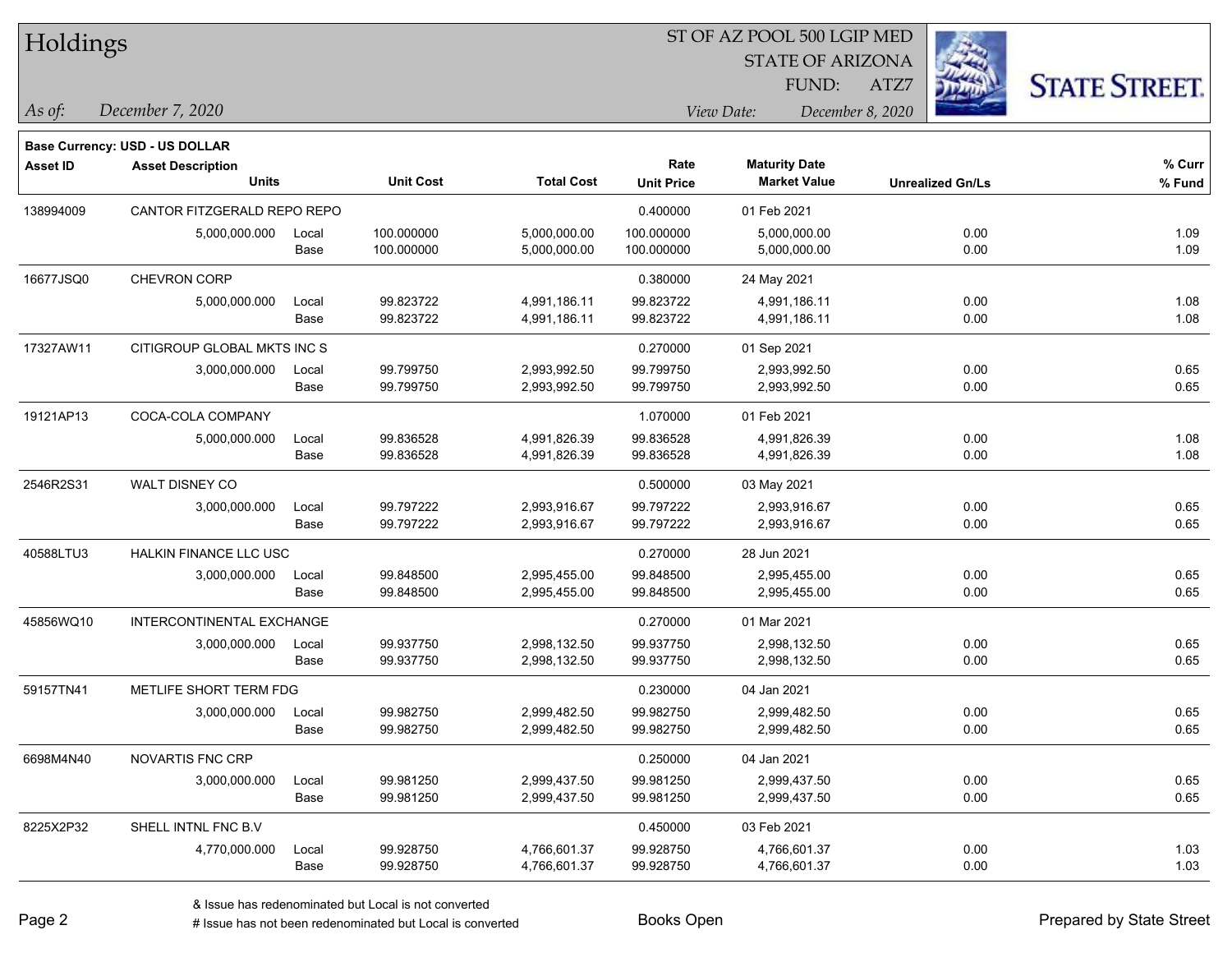ST OF AZ POOL 500 LGIP MED Holdings STATE OF ARIZONA **STATE STREET.** FUND: ATZ7 *December 7, 2020 As of: View Date: December 8, 2020* **Base Currency: USD - US DOLLAR Asset ID Asset Description Rate Maturity Date % Curr Units Unit Cost Total Cost Unit Price Market Value Unrealized Gn/Ls % Fund** 8225X2TM6 SHELL INTNL FNC B.V 0.500000 21 Jun 2021 3,000,000.000 Local 99.729167 2,991,875.00 99.729167 2,991,875.00 0.00 0.65 Base 99.729167 2,991,875.00 99.729167 2,991,875.00 0.00 0.65 8225X2W18 SHELL INTNL FNC B.V 0.260000 01 Sep 2021 3,000,000.000 Local 99.807167 2,994,215.00 99.807167 2,994,215.00 0.00 0.65 Base 99.807167 2,994,215.00 99.807167 2,994,215.00 0.00 0.65 89119AUS5 TORONTO DOMINION BANK 0.260000 26 Jul 2021 3,000,000.000 Local 99.833889 2,995,016.66 99.833889 2,995,016.66 0.00 0.65 Base 99.833889 2,995,016.66 99.833889 2,995,016.66 0.00 0.65 91058TMA1 UNITED HEALTHCARE CO 0.150000 10 Dec 2020 2,000,000.000 Local 99.999167 1,999,983.33 99.999167 1,999,983.33 0.00 0.43 Base 99.999167 1,999,983.33 99.999167 1,999,983.33 0.00 0.43 94107MR16 WASTE MANAGEMENT INC 800000 001 Apr 2021 2,000,000.000 Local 99.905000 1,998,100.00 99.905000 1,998,100.00 0.00 0.43 Base 99.905000 1,998,100.00 99.905000 1,998,100.00 0.00 0.43 979QHR003 SOUTH STREET REPO 60000 08 Dec 2020 13,895,800.000 Local 100.000000 13,895,800.00 100.000000 13,895,800.00 0.00 3.02 Base 100.000000 13,895,800.00 100.000000 13,895,800.00 0.00 3.02 **US DOLLAR Total** 99,165,800.000 Local 99,103,947.52 99,103,947.52 0.00 21.51 Base 99,103,947.52 99,103,947.52 0.00 21.51 **CASH EQUIVALENT Total** 99,165,800.000 Base 99,103,947.52 99,103,947.52 0.00 21.51 **FIXED INCOME US DOLLAR** Exchange Rate: 1.000000 02079KAH0 ALPHABET INC SR UNSECURED 08/25 0.45 0.45 0.450000 15 Aug 2025 3,000,000.000 Local 99.907856 2,997,235.68 99.649212 2,989,476.36 -7,759.32 0.65 Base 99.907856 2,997,235.68 99.649212 2,989,476.36 -7,759.32 0.65

& Issue has redenominated but Local is not converted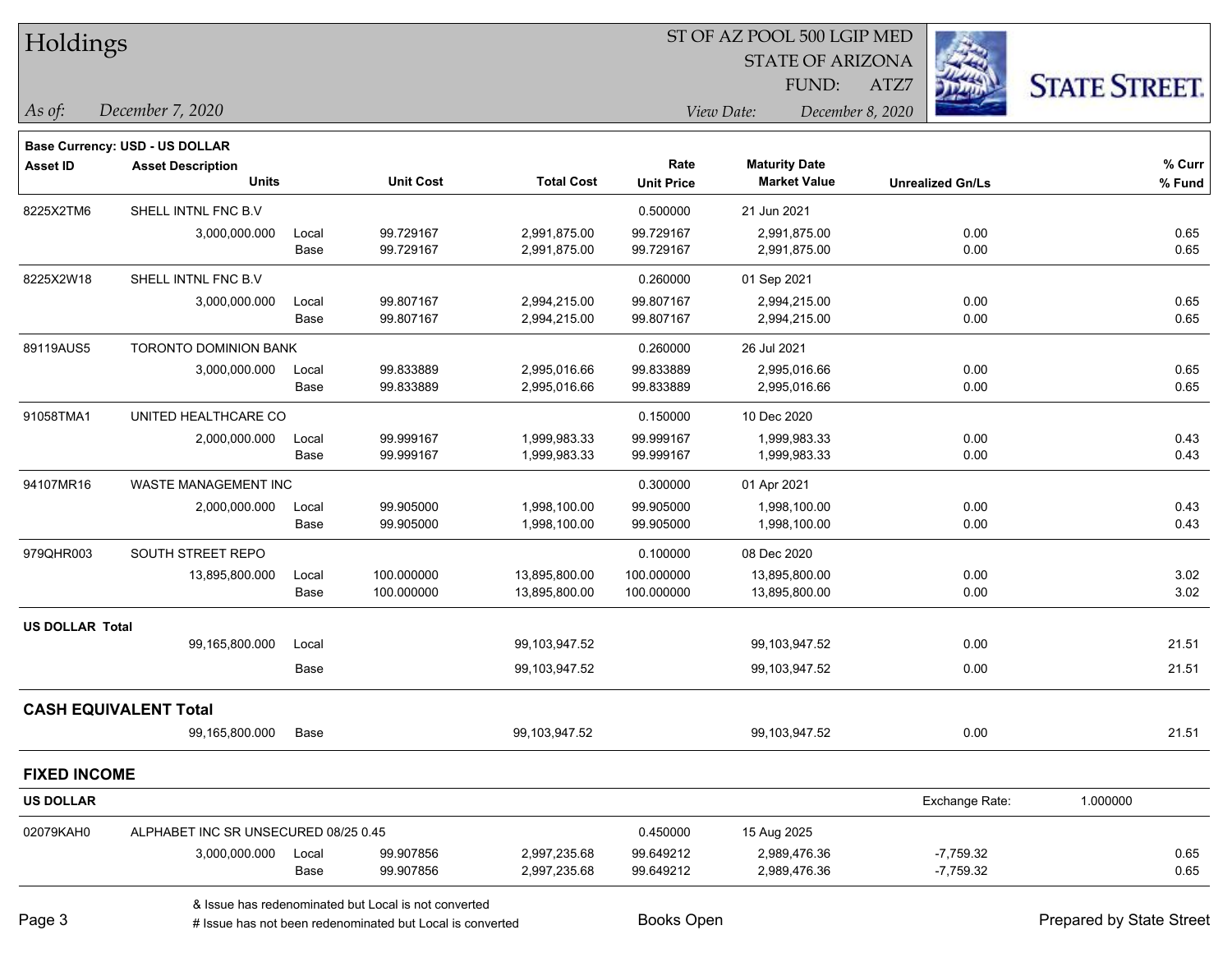| Holdings        |                                               |       |                  | ST OF AZ POOL 500 LGIP MED |                   |                         |                         |                      |  |  |
|-----------------|-----------------------------------------------|-------|------------------|----------------------------|-------------------|-------------------------|-------------------------|----------------------|--|--|
|                 |                                               |       |                  |                            |                   | <b>STATE OF ARIZONA</b> |                         |                      |  |  |
|                 |                                               |       |                  |                            |                   | FUND:                   | ATZ7                    | <b>STATE STREET.</b> |  |  |
| As of:          | December 7, 2020                              |       |                  |                            |                   | View Date:              | December 8, 2020        |                      |  |  |
|                 | Base Currency: USD - US DOLLAR                |       |                  |                            |                   |                         |                         |                      |  |  |
| <b>Asset ID</b> | <b>Asset Description</b>                      |       |                  |                            | Rate              | <b>Maturity Date</b>    |                         | % Curr               |  |  |
|                 | <b>Units</b>                                  |       | <b>Unit Cost</b> | <b>Total Cost</b>          | <b>Unit Price</b> | <b>Market Value</b>     | <b>Unrealized Gn/Ls</b> | $%$ Fund             |  |  |
| 025816CD9       | AMERICAN EXPRESS CO SR UNSECURED 05/22 2.75   |       |                  |                            | 2.750000          | 20 May 2022             |                         |                      |  |  |
|                 | 4,000,000.000                                 | Local | 99.942190        | 3,997,687.59               | 103.207101        | 4,128,284.04            | 130,596.45              | 0.90                 |  |  |
|                 |                                               | Base  | 99.942190        | 3,997,687.59               | 103.207101        | 4,128,284.04            | 130,596.45              | 0.90                 |  |  |
| 025816CG2       | AMERICAN EXPRESS CO SR UNSECURED 07/24 2.5    |       |                  |                            | 2.500000          | 30 Jul 2024             |                         |                      |  |  |
|                 | 5,000,000.000                                 | Local | 99.765594        | 4,988,279.69               | 106.433614        | 5,321,680.70            | 333,401.01              | 1.16                 |  |  |
|                 |                                               | Base  | 99.765594        | 4,988,279.69               | 106.433614        | 5,321,680.70            | 333,401.01              | 1.16                 |  |  |
| 02582JHS2       | AMERICAN EXPRESS CREDIT ACCOUN AMXCA 2018 3 A |       |                  |                            | 0.460880          | 15 Oct 2025             |                         |                      |  |  |
|                 | 4,000,000.000                                 | Local | 100.000000       | 4,000,000.00               | 100.209510        | 4,008,380.40            | 8,380.40                | 0.87                 |  |  |
| Original Face:  | 4,000,000.000                                 | Base  | 100.000000       | 4,000,000.00               | 100.209510        | 4,008,380.40            | 8,380.40                | 0.87                 |  |  |
| 02665WCC3       | AMERICAN HONDA FINANCE SR UNSECURED 02/21 VAR |       |                  |                            | 0.423630          | 12 Feb 2021             |                         |                      |  |  |
|                 | 5,000,000.000                                 | Local | 100.000000       | 5,000,000.00               | 100.031125        | 5,001,556.25            | 1,556.25                | 1.09                 |  |  |
|                 |                                               | Base  | 100.000000       | 5,000,000.00               | 100.031125        | 5,001,556.25            | 1,556.25                | 1.09                 |  |  |
| 02665WDP3       | AMERICAN HONDA FINANCE SR UNSECURED 09/23 VAR |       |                  |                            | 0.667988          | 08 Sep 2023             |                         |                      |  |  |
|                 | 5,000,000.000                                 | Local | 100.000000       | 5,000,000.00               | 100.196416        | 5,009,820.80            | 9,820.80                | 1.09                 |  |  |
|                 |                                               | Base  | 100.000000       | 5,000,000.00               | 100.196416        | 5,009,820.80            | 9,820.80                | 1.09                 |  |  |
| 037833CP3       | APPLE INC SR UNSECURED 05/22 VAR              |       |                  |                            | 0.555000          | 11 May 2022             |                         |                      |  |  |
|                 | 7,000,000.000                                 | Local | 100.000000       | 7,000,000.00               | 100.424518        | 7,029,716.26            | 29,716.26               | 1.53                 |  |  |
|                 |                                               | Base  | 100.000000       | 7,000,000.00               | 100.424518        | 7,029,716.26            | 29,716.26               | 1.53                 |  |  |
| 037833DM9       | APPLE INC SR UNSECURED 09/24 1.8              |       |                  |                            | 1.800000          | 11 Sep 2024             |                         |                      |  |  |
|                 | 2,000,000.000                                 | Local | 99.829635        | 1,996,592.69               | 104.838627        | 2,096,772.54            | 100,179.85              | 0.46                 |  |  |
|                 |                                               | Base  | 99.829635        | 1,996,592.69               | 104.838627        | 2,096,772.54            | 100,179.85              | 0.46                 |  |  |
| 037833DT4       | APPLE INC SR UNSECURED 05/25 1.125            |       |                  |                            | 1.125000          | 11 May 2025             |                         |                      |  |  |
|                 | 5,000,000.000                                 | Local | 99.842029        | 4,992,101.47               | 102.323389        | 5.116.169.45            | 124,067.98              | 1.11                 |  |  |
|                 |                                               | Base  | 99.842029        | 4,992,101.47               | 102.323389        | 5,116,169.45            | 124,067.98              | 1.11                 |  |  |
| 05531GAA9       | TRUIST FINANCIAL CORP SUBORDINATED 03/22 3.95 |       |                  |                            | 3.950000          | 22 Mar 2022             |                         |                      |  |  |
|                 | 3,000,000.000                                 | Local | 104.159102       | 3,124,773.06               | 104.234617        | 3,127,038.51            | 2,265.45                | 0.68                 |  |  |
|                 |                                               | Base  | 104.159102       | 3,124,773.06               | 104.234617        | 3,127,038.51            | 2,265.45                | 0.68                 |  |  |
| 06048WXT2       | BANK OF AMERICA CORP SR UNSECURED 09/21 VAR   |       |                  |                            | 2.000000          | 26 Sep 2021             |                         |                      |  |  |
|                 | 2,000,000.000                                 | Local | 100.000000       | 2,000,000.00               | 100.689095        | 2,013,781.90            | 13,781.90               | 0.44                 |  |  |
|                 |                                               | Base  | 100.000000       | 2,000,000.00               | 100.689095        | 2,013,781.90            | 13,781.90               | 0.44                 |  |  |

designative contribution of the second but Local is converted Books Open Prepared by State Street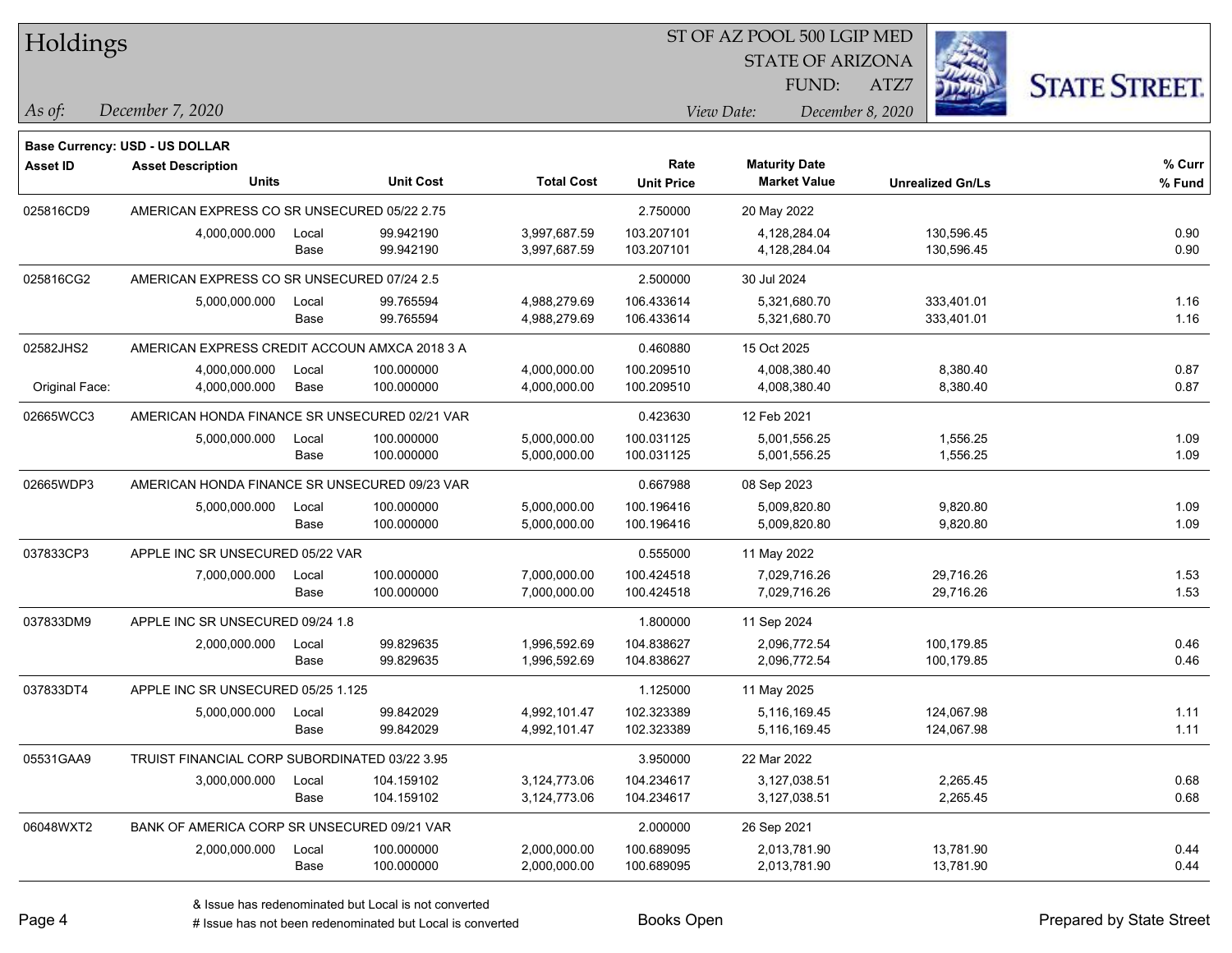| Holdings        |                                                |       |                  |                   |                   | ST OF AZ POOL 500 LGIP MED |                         |      |                         |                      |
|-----------------|------------------------------------------------|-------|------------------|-------------------|-------------------|----------------------------|-------------------------|------|-------------------------|----------------------|
|                 |                                                |       |                  |                   |                   |                            | <b>STATE OF ARIZONA</b> |      |                         |                      |
|                 |                                                |       |                  |                   |                   |                            | FUND:                   | ATZ7 |                         | <b>STATE STREET.</b> |
| As of:          | December 7, 2020                               |       |                  |                   |                   | View Date:                 | December 8, 2020        |      |                         |                      |
|                 | Base Currency: USD - US DOLLAR                 |       |                  |                   |                   |                            |                         |      |                         |                      |
| <b>Asset ID</b> | <b>Asset Description</b>                       |       |                  |                   | Rate              | <b>Maturity Date</b>       |                         |      |                         | % Curr               |
|                 | <b>Units</b>                                   |       | <b>Unit Cost</b> | <b>Total Cost</b> | <b>Unit Price</b> |                            | <b>Market Value</b>     |      | <b>Unrealized Gn/Ls</b> | % Fund               |
| 06051GGY9       | BANK OF AMERICA CORP SR UNSECURED 01/22 VAR    |       |                  |                   | 2.738000          | 23 Jan 2022                |                         |      |                         |                      |
|                 | 3,000,000.000                                  | Local | 100.293510       | 3,008,805.29      | 100.291257        |                            | 3,008,737.71            |      | $-67.58$                | 0.65                 |
|                 |                                                | Base  | 100.293510       | 3,008,805.29      | 100.291257        |                            | 3,008,737.71            |      | $-67.58$                | 0.65                 |
| 06051GHF9       | BANK OF AMERICA CORP SR UNSECURED 03/24 VAR    |       |                  |                   | 3.550000          | 05 Mar 2024                |                         |      |                         |                      |
|                 | 3,564,000.000                                  | Local | 102.468930       | 3,651,992.67      | 106.576772        |                            | 3,798,396.15            |      | 146,403.48              | 0.82                 |
|                 |                                                | Base  | 102.468930       | 3,651,992.67      | 106.576772        |                            | 3,798,396.15            |      | 146,403.48              | 0.82                 |
| 06051GJG5       | BANK OF AMERICA CORP SR UNSECURED 09/25 VAR    |       |                  |                   | 0.981000          | 25 Sep 2025                |                         |      |                         |                      |
|                 | 4,000,000.000                                  | Local | 100.000000       | 4,000,000.00      | 100.604889        |                            | 4,024,195.56            |      | 24,195.56               | 0.87                 |
|                 |                                                | Base  | 100.000000       | 4,000,000.00      | 100.604889        |                            | 4,024,195.56            |      | 24,195.56               | 0.87                 |
| 06367WF99       | BANK OF MONTREAL SR UNSECURED 05/23 VAR        |       |                  |                   | 1.100000          | 12 May 2023                |                         |      |                         |                      |
|                 | 3,000,000.000                                  | Local | 100.000000       | 3,000,000.00      | 100.840000        |                            | 3,025,200.00            |      | 25,200.00               | 0.66                 |
|                 |                                                | Base  | 100.000000       | 3,000,000.00      | 100.840000        |                            | 3,025,200.00            |      | 25,200.00               | 0.66                 |
| 06367WWB5       | BANK OF MONTREAL SR UNSECURED 02/25 2.25       |       |                  |                   | 2.250000          | 19 Feb 2025                |                         |      |                         |                      |
|                 | 3,000,000.000                                  | Local | 100.000000       | 3,000,000.00      | 99.689397         |                            | 2,990,681.91            |      | $-9,318.09$             | 0.65                 |
|                 |                                                | Base  | 100.000000       | 3,000,000.00      | 99.689397         |                            | 2,990,681.91            |      | $-9,318.09$             | 0.65                 |
| 06367WX81       | BANK OF MONTREAL SR UNSECURED 07/25 VAR        |       |                  |                   | 1.000000          | 30 Jul 2025                |                         |      |                         |                      |
|                 | 4,229,000.000                                  | Local | 100.000000       | 4,229,000.00      | 99.718593         |                            | 4,217,099.30            |      | $-11,900.70$            | 0.92                 |
|                 |                                                | Base  | 100.000000       | 4,229,000.00      | 99.718593         |                            | 4,217,099.30            |      | $-11,900.70$            | 0.92                 |
| 06406RAL1       | BANK OF NY MELLON CORP SR UNSECURED 10/24 2.1  |       |                  |                   | 2.100000          | 24 Oct 2024                |                         |      |                         |                      |
|                 | 3,000,000.000                                  | Local | 99.864368        | 2,995,931.03      | 105.681945        |                            | 3,170,458.35            |      | 174,527.32              | 0.69                 |
|                 |                                                | Base  | 99.864368        | 2,995,931.03      | 105.681945        |                            | 3,170,458.35            |      | 174,527.32              | 0.69                 |
| 06406RAP2       | BANK OF NY MELLON CORP SR UNSECURED 12/23 0.35 |       |                  |                   | 0.350000          | 07 Dec 2023                |                         |      |                         |                      |
|                 | 2,000,000.000                                  | Local | 99.893101        | 1,997,862.01      | 99.788887         |                            | 1,995,777.74            |      | $-2,084.27$             | 0.43                 |
|                 |                                                | Base  | 99.893101        | 1,997,862.01      | 99.788887         |                            | 1,995,777.74            |      | $-2,084.27$             | 0.43                 |
| 064159SH0       | BANK OF NOVA SCOTIA SR UNSECURED 11/22 2       |       |                  |                   | 2.000000          | 15 Nov 2022                |                         |      |                         |                      |
|                 | 3,000,000.000                                  | Local | 99.980553        | 2,999,416.58      | 103.319055        |                            | 3,099,571.65            |      | 100,155.07              | 0.67                 |
|                 |                                                | Base  | 99.980553        | 2,999,416.58      | 103.319055        |                            | 3,099,571.65            |      | 100,155.07              | 0.67                 |
| 07330NAT2       | TRUIST BANK SR UNSECURED 12/24 2.15            |       |                  |                   | 2.150000          | 06 Dec 2024                |                         |      |                         |                      |
|                 | 5,000,000.000                                  | Local | 99.864833        | 4,993,241.64      | 105.539893        |                            | 5,276,994.65            |      | 283,753.01              | 1.15                 |
|                 |                                                | Base  | 99.864833        | 4,993,241.64      | 105.539893        |                            | 5,276,994.65            |      | 283,753.01              | 1.15                 |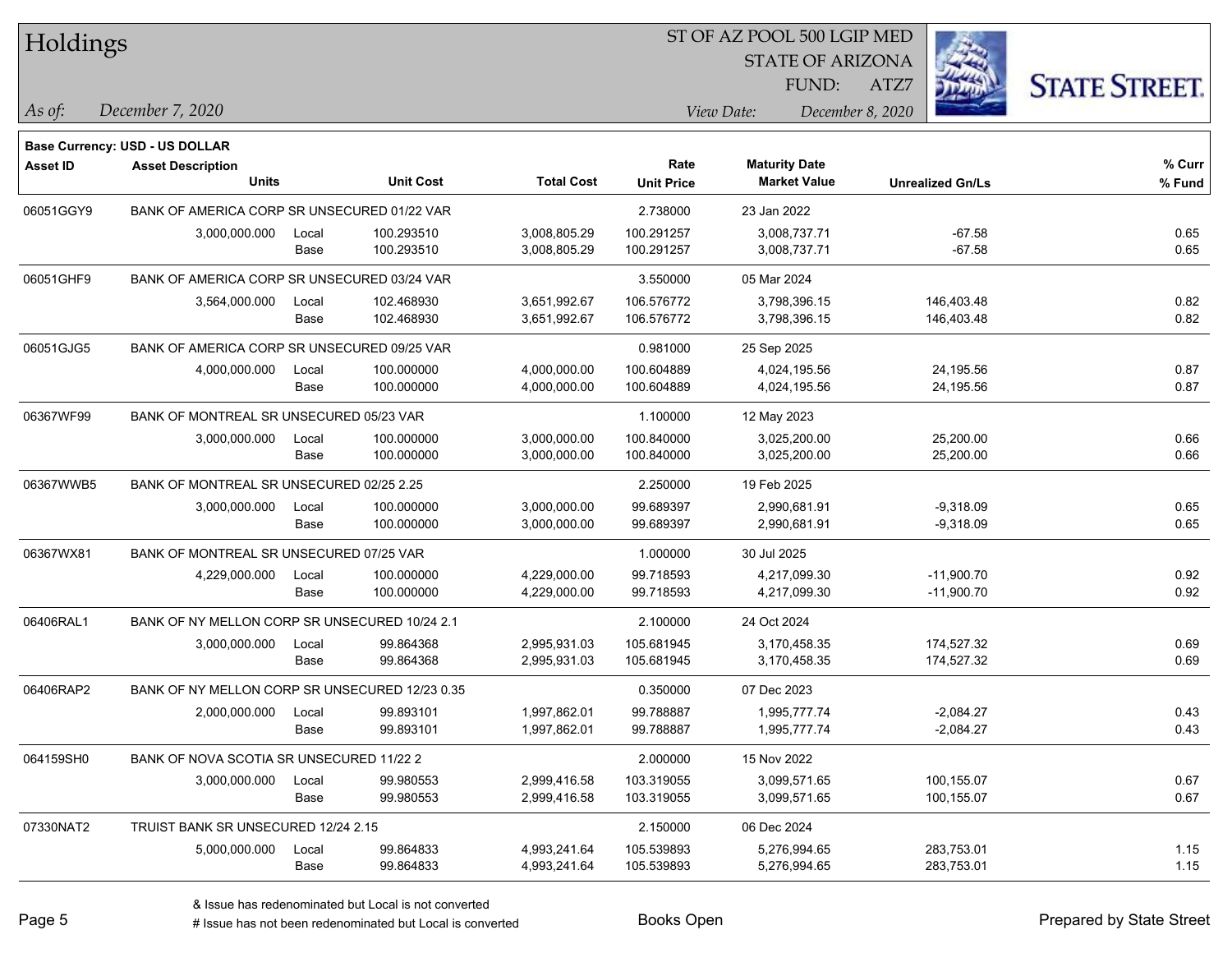| Holdings        |                                                 |       |                  |                   |                   | ST OF AZ POOL 500 LGIP MED                  |                         |                      |
|-----------------|-------------------------------------------------|-------|------------------|-------------------|-------------------|---------------------------------------------|-------------------------|----------------------|
|                 |                                                 |       |                  |                   |                   | <b>STATE OF ARIZONA</b>                     |                         |                      |
|                 |                                                 |       |                  |                   |                   | FUND:                                       | ATZ7                    | <b>STATE STREET.</b> |
| As of:          | December 7, 2020                                |       |                  |                   |                   | View Date:                                  | December 8, 2020        |                      |
|                 |                                                 |       |                  |                   |                   |                                             |                         |                      |
|                 | Base Currency: USD - US DOLLAR                  |       |                  |                   |                   |                                             |                         |                      |
| <b>Asset ID</b> | <b>Asset Description</b><br>Units               |       | <b>Unit Cost</b> | <b>Total Cost</b> | Rate              | <b>Maturity Date</b><br><b>Market Value</b> |                         | % Curr               |
|                 |                                                 |       |                  |                   | <b>Unit Price</b> |                                             | <b>Unrealized Gn/Ls</b> | % Fund               |
| 097023CZ6       | BOEING CO SR UNSECURED 02/24 1.95               |       |                  |                   | 1.950000          | 01 Feb 2024                                 |                         |                      |
|                 | 3,000,000.000                                   | Local | 99.868128        | 2,996,043.84      | 102.432191        | 3,072,965.73                                | 76,921.89               | 0.67                 |
|                 |                                                 | Base  | 99.868128        | 2,996,043.84      | 102.432191        | 3,072,965.73                                | 76,921.89               | 0.67                 |
| 126650CT5       | CVS HEALTH CORP SR UNSECURED 06/21 2.125        |       |                  |                   | 2.125000          | 01 Jun 2021                                 |                         |                      |
|                 | 2,000,000.000                                   | Local | 99.977704        | 1,999,554.08      | 100.699063        | 2,013,981.26                                | 14,427.18               | 0.44                 |
|                 |                                                 | Base  | 99.977704        | 1,999,554.08      | 100.699063        | 2,013,981.26                                | 14,427.18               | 0.44                 |
| 136069TZ4       | CANADIAN IMPERIAL BANK SR UNSECURED 06/22 VAR   |       |                  |                   | 0.957250          | 16 Jun 2022                                 |                         |                      |
|                 | 3,000,000.000                                   | Local | 100.000000       | 3,000,000.00      | 100.943807        | 3,028,314.21                                | 28,314.21               | 0.66                 |
|                 |                                                 | Base  | 100.000000       | 3,000,000.00      | 100.943807        | 3,028,314.21                                | 28,314.21               | 0.66                 |
| 14316HAA0       | CARMAX AUTO OWNER TRUST CARMX 2020 4 A1         |       |                  |                   | 0.241980          | 15 Oct 2021                                 |                         |                      |
|                 | 2,054,312.750                                   | Local | 100.000000       | 2,054,312.75      | 100.000310        | 2,054,319.12                                | 6.37                    | 0.45                 |
| Original Face:  | 2,500,000.000                                   | Base  | 100.000000       | 2,054,312.75      | 100.000310        | 2,054,319.12                                | 6.37                    | 0.45                 |
| 166756AE6       | CHEVRON USA INC COMPANY GUAR 08/25 0.687        |       |                  |                   | 0.687000          | 12 Aug 2025                                 |                         |                      |
|                 | 5,000,000.000                                   | Local | 100.000000       | 5,000,000.00      | 100.220912        | 5,011,045.60                                | 11,045.60               | 1.09                 |
|                 |                                                 | Base  | 100.000000       | 5,000,000.00      | 100.220912        | 5,011,045.60                                | 11,045.60               | 1.09                 |
| 172967KK6       | CITIGROUP INC SR UNSECURED 03/21 2.7            |       |                  |                   | 2.700000          | 30 Mar 2021                                 |                         |                      |
|                 | 2,370,000.000                                   | Local | 100.032243       | 2,370,764.15      | 100.742910        | 2,387,606.97                                | 16,842.82               | 0.52                 |
|                 |                                                 | Base  | 100.032243       | 2,370,764.15      | 100.742910        | 2,387,606.97                                | 16,842.82               | 0.52                 |
| 17328VAD2       | CITIGROUP GLOBAL MARKETS COMPANY GUAR 03/25 2   |       |                  |                   | 2.000000          | 31 Mar 2025                                 |                         |                      |
|                 | 2,155,000.000                                   | Local | 100.000000       | 2,155,000.00      | 100.205372        | 2,159,425.77                                | 4,425.77                | 0.47                 |
|                 |                                                 | Base  | 100.000000       | 2,155,000.00      | 100.205372        | 2,159,425.77                                | 4,425.77                | 0.47                 |
| 17328W4G0       | CITIGROUP GLOBAL MARKETS COMPANY GUAR 07/25 VAR |       |                  |                   | 1.100000          | 31 Jul 2025                                 |                         |                      |
|                 | 5,000,000.000                                   | Local | 100.000000       | 5,000,000.00      | 99.055699         | 4,952,784.95                                | $-47,215.05$            | 1.08                 |
|                 |                                                 | Base  | 100.000000       | 5,000,000.00      | 99.055699         | 4,952,784.95                                | $-47,215.05$            | 1.08                 |
| 254687FK7       | WALT DISNEY COMPANY/THE COMPANY GUAR 08/24 1.75 |       |                  |                   | 1.750000          | 30 Aug 2024                                 |                         |                      |
|                 | 5,000,000.000                                   | Local | 99.696680        | 4,984,833.98      | 103.701033        | 5,185,051.65                                | 200,217.67              | 1.13                 |
|                 |                                                 | Base  | 99.696680        | 4,984,833.98      | 103.701033        | 5,185,051.65                                | 200,217.67              | 1.13                 |
| 26441CBD6       | DUKE ENERGY CORP SR UNSECURED 03/22 VAR         |       |                  |                   | 0.900250          | 11 Mar 2022                                 |                         |                      |
|                 | 3,000,000.000                                   | Local | 100.601879       | 3,018,056.36      | 100.645355        | 3,019,360.65                                | 1,304.29                | 0.66                 |
|                 |                                                 | Base  | 100.601879       | 3,018,056.36      | 100.645355        | 3,019,360.65                                | 1,304.29                | 0.66                 |

designative redenominated but Local is converted Books Open Prepared by State Street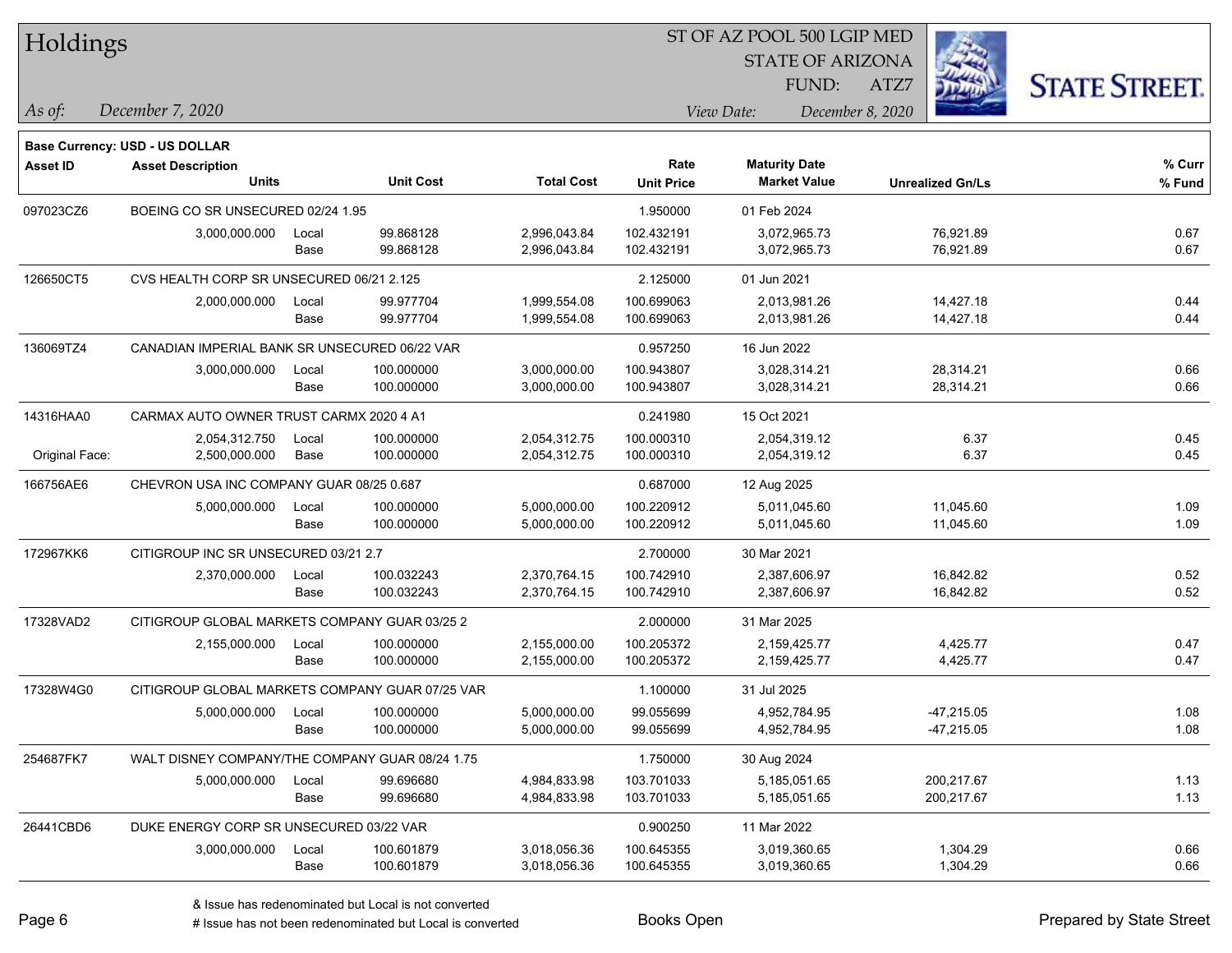#### ST OF AZ POOL 500 LGIP MED

STATE OF ARIZONA

ATZ7



*December 7, 2020 As of: View Date: December 8, 2020*

**Base Currency: USD - US DOLLAR**

| Asset ID       | <b>Asset Description</b>                           |       |                  |                   | Rate              | <b>Maturity Date</b> |                         | % Curr |
|----------------|----------------------------------------------------|-------|------------------|-------------------|-------------------|----------------------|-------------------------|--------|
|                | <b>Units</b>                                       |       | <b>Unit Cost</b> | <b>Total Cost</b> | <b>Unit Price</b> | <b>Market Value</b>  | <b>Unrealized Gn/Ls</b> | % Fund |
| 30231GBC5      | EXXON MOBIL CORPORATION SR UNSECURED 08/24 2.019   |       |                  | 2.019000          | 16 Aug 2024       |                      |                         |        |
|                | 5,000,000.000                                      | Local | 100.000000       | 5,000,000.00      | 105.142499        | 5,257,124.95         | 257,124.95              | 1.14   |
|                |                                                    | Base  | 100.000000       | 5,000,000.00      | 105.142499        | 5,257,124.95         | 257,124.95              | 1.14   |
| 30303KAA4      | FRESB MULTIFAMILY MORTGAGE PAS FRESB 2017 SB35 A5F |       |                  |                   | 2.250000          | 25 Jun 2022          |                         |        |
|                | 2,579,442.020                                      | Local | 100.000000       | 2,579,442.02      | 102.142520        | 2,634,707.08         | 55,265.06               | 0.57   |
| Original Face: | 5,126,000.000                                      | Base  | 100.000000       | 2,579,442.02      | 102.142520        | 2,634,707.08         | 55,265.06               | 0.57   |
| 3128M8RU0      | FED HM LN PC POOL G06499 FG 03/41 FIXED 4          |       |                  | 4.000000          | 01 Mar 2041       |                      |                         |        |
|                | 494,155.230                                        | Local | 103.209627       | 510,015.77        | 111.052771        | 548,773.08           | 38,757.31               | 0.12   |
| Original Face: | 2,090,000.000                                      | Base  | 103.209627       | 510,015.77        | 111.052771        | 548,773.08           | 38,757.31               | 0.12   |
| 3128MMHX4      | FED HM LN PC POOL G18245 FG 03/23 FIXED 4.5        |       |                  |                   | 4.500000          | 01 Mar 2023          |                         |        |
|                | 1,223.900                                          | Local | 100.495956       | 1,229.97          | 105.951743        | 1,296.74             | 66.77                   | 0.00   |
| Original Face: | 250,000.000                                        | Base  | 100.495956       | 1,229.97          | 105.951743        | 1,296.74             | 66.77                   | 0.00   |
| 3128MMK36      | FED HM LN PC POOL G18313 FG 06/24 FIXED 4.5        |       |                  | 4.500000          | 01 Jun 2024       |                      |                         |        |
|                | 18.628.440                                         | Local | 100.065921       | 18,640.72         | 105.891745        | 19,725.98            | 1,085.26                | 0.00   |
| Original Face: | 1,000,000.000                                      | Base  | 100.065921       | 18,640.72         | 105.891745        | 19,725.98            | 1,085.26                | 0.00   |
| 3128MMKJ1      | FED HM LN PC POOL G18296 FG 02/24 FIXED 4.5        |       |                  | 4.500000          | 01 Feb 2024       |                      |                         |        |
|                | 19,683.420                                         | Local | 100.377373       | 19,757.70         | 105.516759        | 20,769.31            | 1,011.61                | 0.00   |
| Original Face: | 2,206,300.000                                      | Base  | 100.377373       | 19,757.70         | 105.516759        | 20,769.31            | 1,011.61                | 0.00   |
| 3128MMN33      | FED HM LN PC POOL G18409 FG 11/26 FIXED 3          |       |                  |                   | 3.000000          | 01 Nov 2026          |                         |        |
|                | 424,880.500                                        | Local | 101.061042       | 429,388.66        | 104.994342        | 446,100.49           | 16,711.83               | 0.10   |
| Original Face: | 5,000,000.000                                      | Base  | 101.061042       | 429,388.66        | 104.994342        | 446,100.49           | 16,711.83               | 0.10   |
| 3128MMQT3      | FED HM LN PC POOL G18465 FG 05/28 FIXED 2.5        |       |                  |                   | 2.500000          | 01 May 2028          |                         |        |
|                | 1,250,392.550                                      | Local | 101.623794       | 1,270,696.35      | 104.420317        | 1,305,663.86         | 34,967.51               | 0.28   |
| Original Face: | 5,000,000.000                                      | Base  | 101.623794       | 1,270,696.35      | 104.420317        | 1,305,663.86         | 34,967.51               | 0.28   |
| 3128PMY87      | FED HM LN PC POOL J09735 FG 06/24 FIXED 4.5        |       |                  |                   | 4.500000          | 01 Jun 2024          |                         |        |
|                | 18,090.390                                         | Local | 100.670245       | 18,211.64         | 106.293730        | 19,228.95            | 1,017.31                | 0.00   |
| Original Face: | 1,000,000.000                                      | Base  | 100.670245       | 18,211.64         | 106.293730        | 19,228.95            | 1,017.31                | 0.00   |
| 3128PR3M9      | FED HM LN PC POOL J12604 FG 07/25 FIXED 4          |       |                  |                   | 4.000000          | 01 Jul 2025          |                         |        |
|                | 208,351.140                                        | Local | 100.898795       | 210,223.79        | 106.257388        | 221,388.48           | 11,164.69               | 0.05   |
| Original Face: | 6,000,000.000                                      | Base  | 100.898795       | 210,223.79        | 106.257388        | 221,388.48           | 11,164.69               | 0.05   |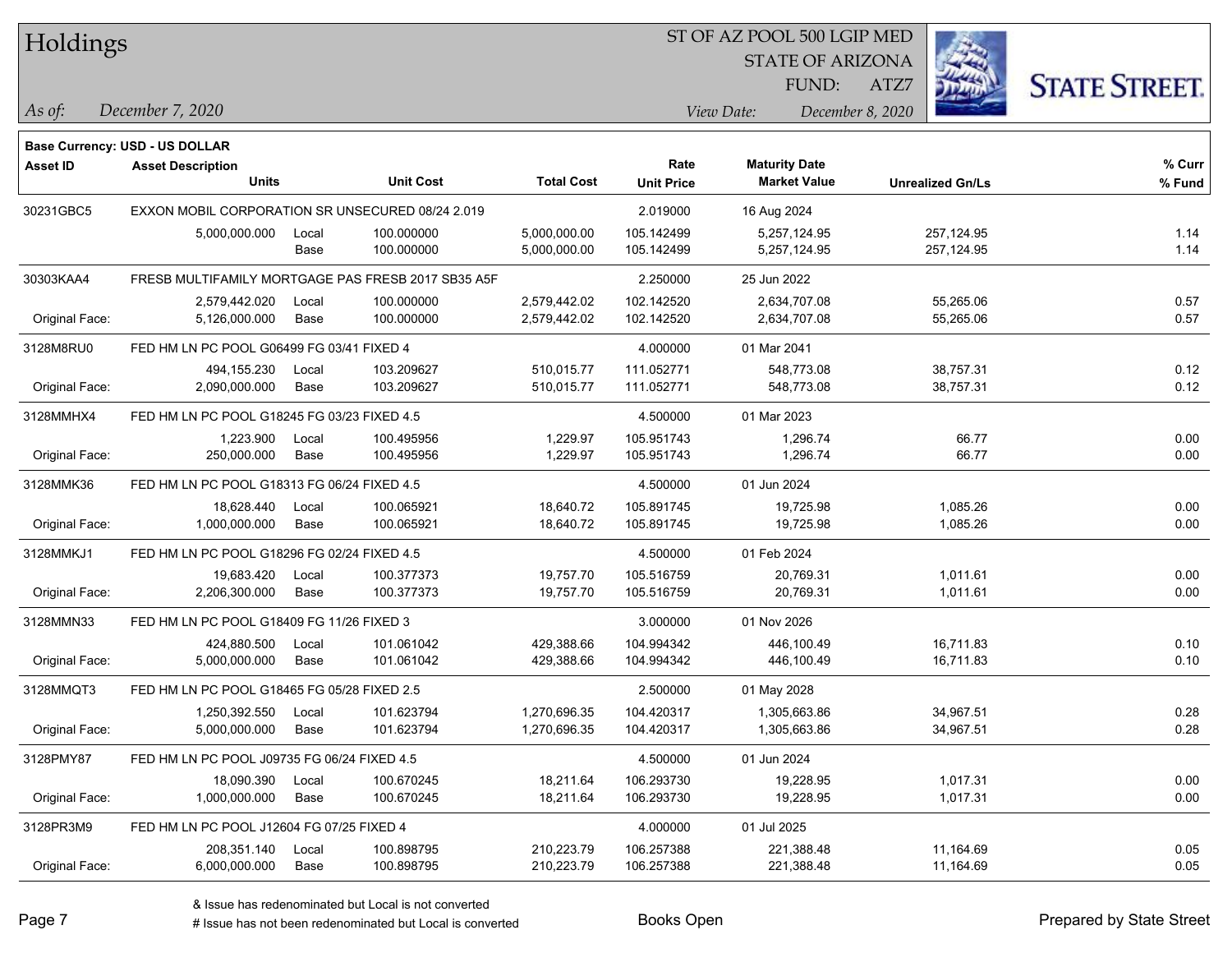#### ST OF AZ POOL 500 LGIP MED

STATE OF ARIZONA

ATZ7



**Base Currency: USD - US DOLLAR**

*December 7, 2020 As of: View Date: December 8, 2020* FUND:

| Asset ID       | <b>Asset Description</b><br><b>Units</b>    |       | <b>Unit Cost</b> | <b>Total Cost</b> | Rate<br><b>Unit Price</b> | <b>Maturity Date</b><br><b>Market Value</b> | <b>Unrealized Gn/Ls</b> | % Curr<br>% Fund |
|----------------|---------------------------------------------|-------|------------------|-------------------|---------------------------|---------------------------------------------|-------------------------|------------------|
| 3128PSKA4      | FED HM LN PC POOL J12989 FG 09/25 FIXED 3.5 |       |                  |                   | 3.500000                  | 01 Sep 2025                                 |                         |                  |
|                | 203,274.150                                 | Local | 101.192026       | 205,697.23        | 105.997826                | 215,466.18                                  | 9,768.95                | 0.05             |
| Original Face: | 5,000,000.000                               | Base  | 101.192026       | 205,697.23        | 105.997826                | 215,466.18                                  | 9,768.95                | 0.05             |
| 31292LFA8      | FED HM LN PC POOL C03761 FG 02/42 FIXED 3.5 |       |                  |                   | 3.500000                  | 01 Feb 2042                                 |                         |                  |
|                | 1,148,040.800                               | Local | 103.553877       | 1,188,840.76      | 107.530855                | 1,234,498.09                                | 45,657.33               | 0.27             |
| Original Face: | 5,000,000.000                               | Base  | 103.553877       | 1,188,840.76      | 107.530855                | 1,234,498.09                                | 45,657.33               | 0.27             |
| 312936EV5      | FED HM LN PC POOL A89148 FG 10/39 FIXED 4   |       |                  |                   | 4.000000                  | 01 Oct 2039                                 |                         |                  |
|                | 847,830.540                                 | Local | 103.429090       | 876,903.41        | 109.911398                | 931.862.40                                  | 54,958.99               | 0.20             |
| Original Face: | 5,700,000.000                               | Base  | 103.429090       | 876,903.41        | 109.911398                | 931,862.40                                  | 54,958.99               | 0.20             |
| 312944H79      | FED HM LN PC POOL A95654 FG 12/40 FIXED 4   |       |                  |                   | 4.000000                  | 01 Dec 2040                                 |                         |                  |
|                | 383,561.260                                 | Local | 103.196379       | 395,821.33        | 111.052771                | 425,955.41                                  | 30,134.08               | 0.09             |
| Original Face: | 2,000,000.000                               | Base  | 103.196379       | 395,821.33        | 111.052771                | 425,955.41                                  | 30,134.08               | 0.09             |
| 3133EL4W1      | FEDERAL FARM CREDIT BANK BONDS 08/25 0.61   |       |                  |                   | 0.610000                  | 25 Aug 2025                                 |                         |                  |
|                | 3,000,000.000                               | Local | 99.976765        | 2,999,302.94      | 99.762310                 | 2,992,869.30                                | $-6,433.64$             | 0.65             |
|                |                                             | Base  | 99.976765        | 2,999,302.94      | 99.762310                 | 2,992,869.30                                | $-6,433.64$             | 0.65             |
| 3133ELE67      | FEDERAL FARM CREDIT BANK BONDS 06/24 0.58   |       |                  |                   | 0.580000                  | 03 Jun 2024                                 |                         |                  |
|                | 5,000,000.000                               | Local | 100.000000       | 5,000,000.00      | 100.085062                | 5,004,253.10                                | 4,253.10                | 1.09             |
|                |                                             | Base  | 100.000000       | 5,000,000.00      | 100.085062                | 5,004,253.10                                | 4,253.10                | 1.09             |
| 3133ELTC8      | FEDERAL FARM CREDIT BANK BONDS 03/25 1.125  |       |                  |                   | 1.125000                  | 17 Mar 2025                                 |                         |                  |
|                | 3,000,000.000                               | Local | 100.006510       | 3,000,195.29      | 100.172355                | 3,005,170.65                                | 4,975.36                | 0.65             |
|                |                                             | Base  | 100.006510       | 3,000,195.29      | 100.172355                | 3,005,170.65                                | 4,975.36                | 0.65             |
| 3133ELX33      | FEDERAL FARM CREDIT BANK BONDS 07/25 0.69   |       |                  |                   | 0.690000                  | 22 Jul 2025                                 |                         |                  |
|                | 3,000,000.000                               | Local | 99.968956        | 2,999,068.68      | 100.016803                | 3,000,504.09                                | 1,435.41                | 0.65             |
|                |                                             | Base  | 99.968956        | 2,999,068.68      | 100.016803                | 3,000,504.09                                | 1,435.41                | 0.65             |
| 3134GVB31      | FREDDIE MAC NOTES 05/25 0.75                |       |                  |                   | 0.750000                  | 28 May 2025                                 |                         |                  |
|                | 3,000,000.000                               | Local | 100.000000       | 3,000,000.00      | 100.055479                | 3,001,664.37                                | 1,664.37                | 0.65             |
|                |                                             | Base  | 100.000000       | 3,000,000.00      | 100.055479                | 3,001,664.37                                | 1,664.37                | 0.65             |
| 3134GWZV1      | FREDDIE MAC NOTES 10/25 0.65                |       |                  |                   | 0.650000                  | 22 Oct 2025                                 |                         |                  |
|                | 5,000,000.000                               | Local | 100.000000       | 5,000,000.00      | 100.052379                | 5,002,618.95                                | 2,618.95                | 1.09             |
|                |                                             | Base  | 100.000000       | 5,000,000.00      | 100.052379                | 5,002,618.95                                | 2,618.95                | 1.09             |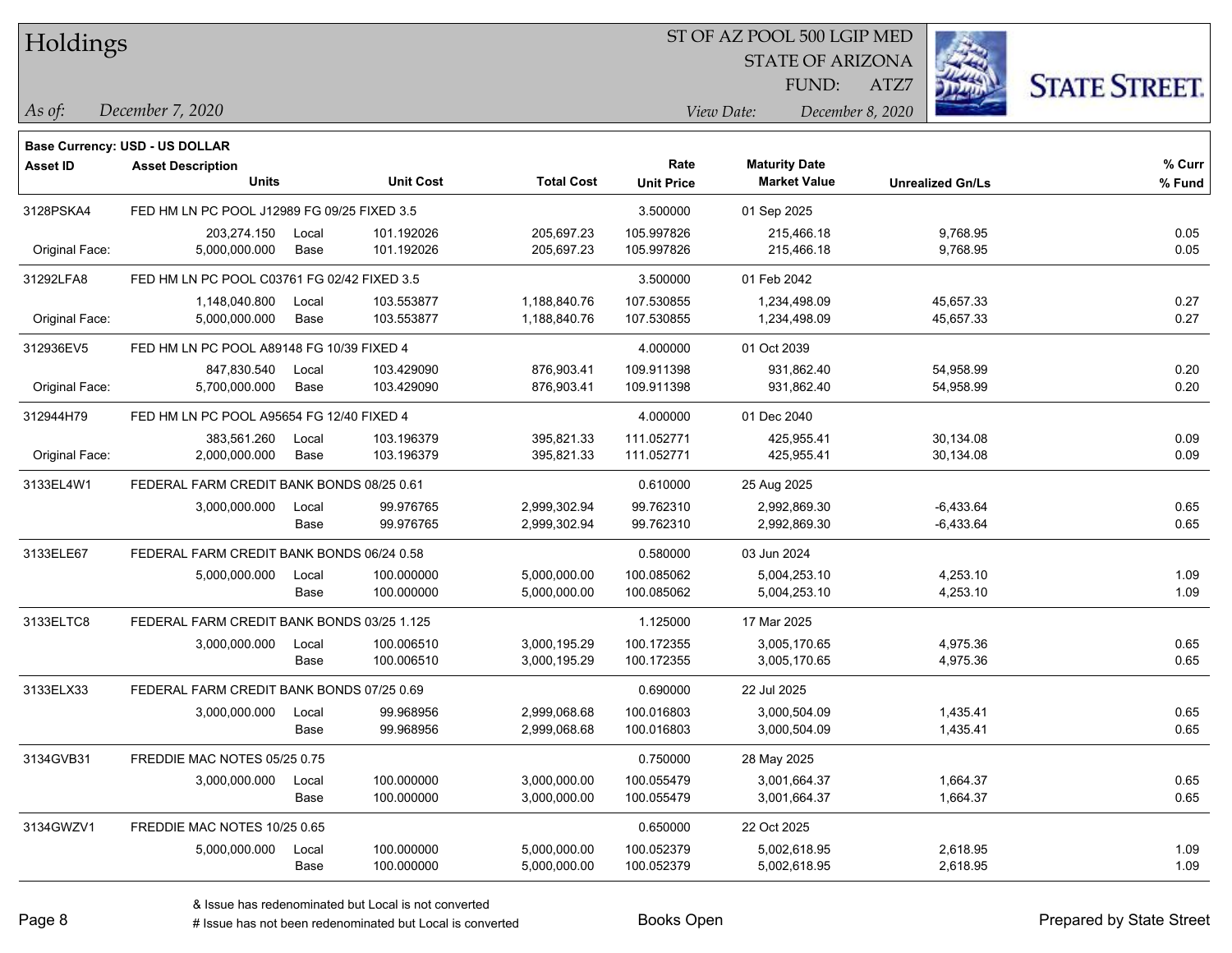| Holdings |  |
|----------|--|
|----------|--|

STATE OF ARIZONA

ATZ7



*December 7, 2020 As of: View Date: December 8, 2020*

**Base Currency: USD - US DOLLAR**

| <b>Asset ID</b> | <b>Asset Description</b>            |       |                  |                   | Rate              | <b>Maturity Date</b> |                         | % Curr |
|-----------------|-------------------------------------|-------|------------------|-------------------|-------------------|----------------------|-------------------------|--------|
|                 | <b>Units</b>                        |       | <b>Unit Cost</b> | <b>Total Cost</b> | <b>Unit Price</b> | <b>Market Value</b>  | <b>Unrealized Gn/Ls</b> | % Fund |
| 3134GXHD9       | FEDERAL HOME LN MTG CORP 12/25 0.7  |       |                  |                   | 0.700000          | 23 Dec 2025          |                         |        |
|                 | 3,000,000.000                       | Local | 100.000000       | 3,000,000.00      | 99.909727         | 2,997,291.81         | $-2,708.19$             | 0.65   |
|                 |                                     | Base  | 100.000000       | 3,000,000.00      | 99.909727         | 2,997,291.81         | $-2,708.19$             | 0.65   |
| 3135G0U92       | <b>FANNIE MAE NOTES 01/22 2.625</b> |       |                  |                   | 2.625000          | 11 Jan 2022          |                         |        |
|                 | 2,000,000.000                       | Local | 99.973788        | 1,999,475.76      | 102.718744        | 2,054,374.88         | 54,899.12               | 0.45   |
|                 |                                     | Base  | 99.973788        | 1,999,475.76      | 102.718744        | 2,054,374.88         | 54,899.12               | 0.45   |
| 3136ALSW2       | FANNIE MAE FNR 2014 68 MA           |       |                  |                   | 3.000000          | 25 Nov 2040          |                         |        |
|                 | 1,111,222.120                       | Local | 101.859285       | 1,131,882.91      | 101.482210        | 1,127,692.77         | -4,190.14               | 0.24   |
| Original Face:  | 5,300,000.000                       | Base  | 101.859285       | 1,131,882.91      | 101.482210        | 1,127,692.77         | $-4,190.14$             | 0.24   |
| 3136B7L41       | FANNIE MAE FNR 2019 77 LV           |       |                  |                   | 3.000000          | 25 May 2031          |                         |        |
|                 | 2,773,473.090                       | Local | 102.762112       | 2,850,079.51      | 103.625650        | 2,874,029.52         | 23,950.01               | 0.62   |
| Original Face:  | 3,000,000.000                       | Base  | 102.762112       | 2,850,079.51      | 103.625650        | 2,874,029.52         | 23,950.01               | 0.62   |
| 3136BBHC9       | FANNIE MAE FNR 2020 54 GY           |       |                  |                   | 2.000000          | 25 Jun 2044          |                         |        |
|                 | 2,863,706.210                       | Local | 102.647480       | 2,939,522.26      | 102.521620        | 2,935,918.00         | $-3,604.26$             | 0.64   |
| Original Face:  | 3,000,000.000                       | Base  | 102.647480       | 2,939,522.26      | 102.521620        | 2,935,918.00         | $-3,604.26$             | 0.64   |
| 3136G4D75       | FANNIE MAE NOTES 07/25 0.6          |       |                  |                   | 0.600000          | 29 Jul 2025          |                         |        |
|                 | 3,000,000.000                       | Local | 100.000000       | 3,000,000.00      | 100.033353        | 3,001,000.59         | 1,000.59                | 0.65   |
|                 |                                     | Base  | 100.000000       | 3,000,000.00      | 100.033353        | 3,001,000.59         | 1,000.59                | 0.65   |
| 3137BDYM2       | FREDDIE MAC FHR 4387 E              |       |                  |                   | 2.000000          | 15 Nov 2028          |                         |        |
|                 | 2,191,574.300                       | Local | 99.819368        | 2,187,615.62      | 102.657550        | 2,249,816.48         | 62,200.86               | 0.49   |
| Original Face:  | 8,190,000.000                       | Base  | 99.819368        | 2,187,615.62      | 102.657550        | 2,249,816.48         | 62,200.86               | 0.49   |
| 3137BG5C9       | FREDDIE MAC FHR 4425 VL             |       |                  |                   | 4.000000          | 15 Mar 2026          |                         |        |
|                 | 636,848.510                         | Local | 104.222001       | 663,736.26        | 103.573080        | 659,603.62           | -4,132.64               | 0.14   |
| Original Face:  | 1,212,000.000                       | Base  | 104.222001       | 663,736.26        | 103.573080        | 659,603.62           | $-4,132.64$             | 0.14   |
| 3137EAEC9       | FREDDIE MAC NOTES 08/21 1.125       |       |                  |                   | 1.125000          | 12 Aug 2021          |                         |        |
|                 | 2,000,000.000                       | Local | 99.931284        | 1,998,625.67      | 100.676364        | 2,013,527.28         | 14,901.61               | 0.44   |
|                 |                                     | Base  | 99.931284        | 1,998,625.67      | 100.676364        | 2,013,527.28         | 14,901.61               | 0.44   |
| 3137FVUG5       | FREDDIE MAC FHR 5016 BA             |       |                  |                   | 2.000000          | 25 Sep 2044          |                         |        |
|                 | 2,844,248.820                       | Local | 102.695857       | 2,920,925.70      | 102.197420        | 2,906,748.91         | $-14,176.79$            | 0.63   |
| Original Face:  | 3,000,000.000                       | Base  | 102.695857       | 2,920,925.70      | 102.197420        | 2,906,748.91         | $-14,176.79$            | 0.63   |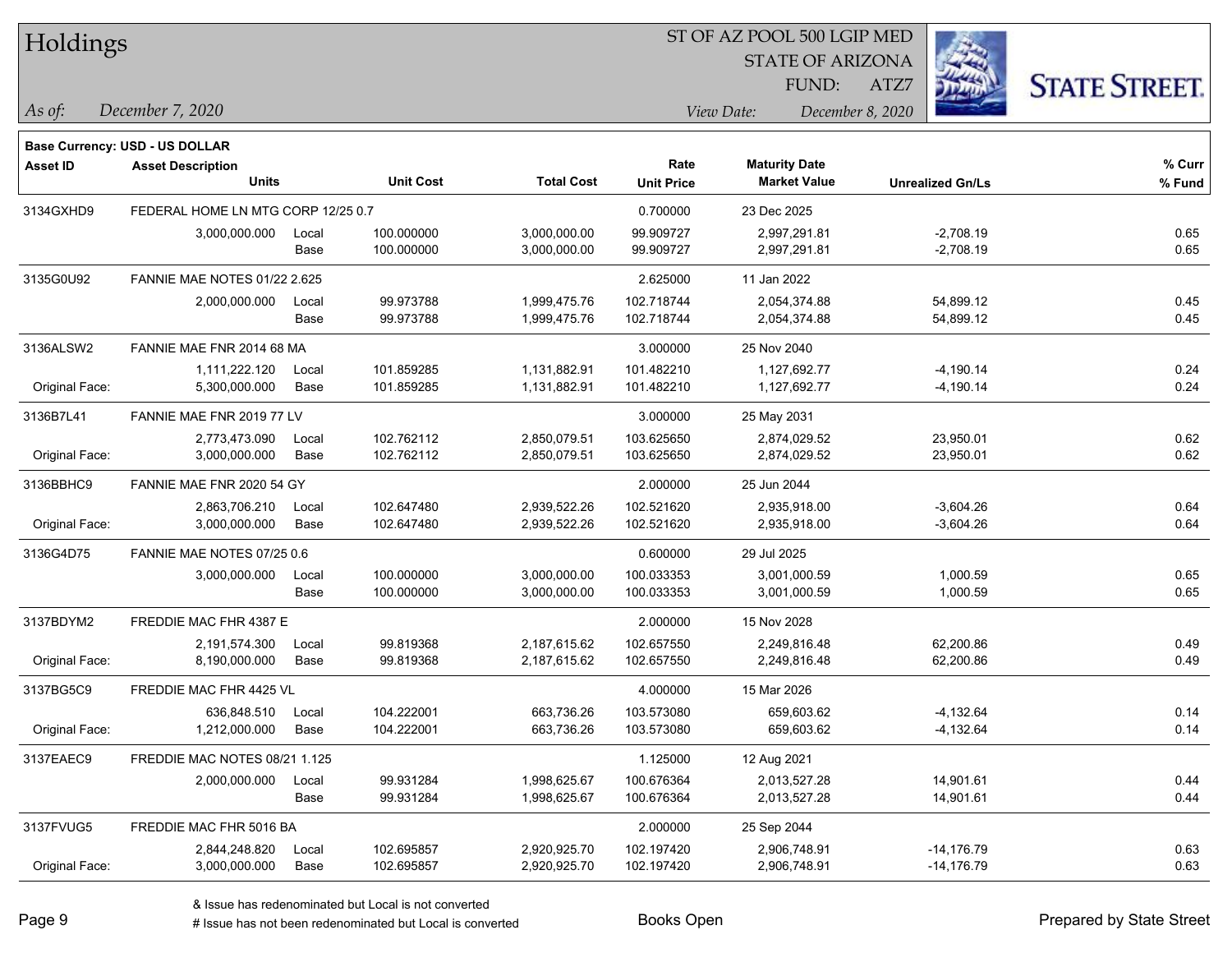|  | Holdings |
|--|----------|
|--|----------|

STATE OF ARIZONA

ATZ7



*December 7, 2020 As of: View Date: December 8, 2020*

**Base Currency: USD - US DOLLAR**

| <b>Asset ID</b> | <b>Asset Description</b>            |       |                  | Rate              | <b>Maturity Date</b> |                     | % Curr                  |        |
|-----------------|-------------------------------------|-------|------------------|-------------------|----------------------|---------------------|-------------------------|--------|
|                 | <b>Units</b>                        |       | <b>Unit Cost</b> | <b>Total Cost</b> | <b>Unit Price</b>    | <b>Market Value</b> | <b>Unrealized Gn/Ls</b> | % Fund |
| 3138MFUC9       | FNMA POOL AQ0578 FN 11/27 FIXED 2.5 |       |                  |                   | 2.500000             | 01 Nov 2027         |                         |        |
|                 | 334,284.870                         | Local | 101.051657       | 337,800.40        | 105.314408           | 352,050.13          | 14,249.73               | 0.08   |
| Original Face:  | 1,500,000.000                       | Base  | 101.051657       | 337,800.40        | 105.314408           | 352,050.13          | 14,249.73               | 0.08   |
| 31403DHB8       | FNMA POOL 745526 FN 05/21 FIXED VAR |       |                  |                   | 6.000000             | 01 May 2021         |                         |        |
|                 | 1,245.050                           | Local | 100.065058       | 1,245.86          | 100.510805           | 1,251.41            | 5.55                    | 0.00   |
| Original Face:  | 2,500,000.000                       | Base  | 100.065058       | 1,245.86          | 100.510805           | 1,251.41            | 5.55                    | 0.00   |
| 31412QBF5       | FNMA POOL 931638 FN 07/39 FIXED 4.5 |       |                  |                   | 4.500000             | 01 Jul 2039         |                         |        |
|                 | 45,728.110                          | Local | 101.395159       | 46,366.09         | 112.281489           | 51,344.20           | 4,978.11                | 0.01   |
| Original Face:  | 983,845.000                         | Base  | 101.395159       | 46,366.09         | 112.281489           | 51,344.20           | 4,978.11                | 0.01   |
| 31413MFY8       | FNMA POOL 949383 FN 08/22 FIXED 6   |       |                  |                   | 6.000000             | 01 Aug 2022         |                         |        |
|                 | 13,096.730                          | Local | 100.230057       | 13,126.86         | 102.874125           | 13,473.15           | 346.29                  | 0.00   |
| Original Face:  | 1,800,000.000                       | Base  | 100.230057       | 13,126.86         | 102.874125           | 13,473.15           | 346.29                  | 0.00   |
| 31416B6K9       | FNMA POOL 995574 FN 11/21 FIXED VAR |       |                  |                   | 4.500000             | 01 Nov 2021         |                         |        |
|                 | 5.290                               | Local | 100.567108       | 5.32              | 100.000000           | 5.29                | $-0.03$                 | 0.00   |
| Original Face:  | 3,350,000.000                       | Base  | 100.567108       | 5.32              | 100.000000           | 5.29                | $-0.03$                 | 0.00   |
| 31416XE97       | FNMA POOL AB1959 FN 12/40 FIXED 4   |       |                  |                   | 4.000000             | 01 Dec 2040         |                         |        |
|                 | 991,451.600                         | Local | 103.528036       | 1,026,430.37      | 109.885118           | 1,089,457.76        | 63,027.39               | 0.24   |
| Original Face:  | 5,200,000.000                       | Base  | 103.528036       | 1,026,430.37      | 109.885118           | 1,089,457.76        | 63,027.39               | 0.24   |
| 31417AU98       | FNMA POOL AB4207 FN 01/27 FIXED 2.5 |       |                  |                   | 2.500000             | 01 Jan 2027         |                         |        |
|                 | 392,724.310                         | Local | 101.157423       | 397,269.79        | 105.380031           | 413,853.00          | 16,583.21               | 0.09   |
| Original Face:  | 2,680,283.000                       | Base  | 101.157423       | 397,269.79        | 105.380031           | 413,853.00          | 16,583.21               | 0.09   |
| 31417CUR4       | FNMA POOL AB5991 FN 08/27 FIXED 2.5 |       |                  |                   | 2.500000             | 01 Aug 2027         |                         |        |
|                 | 2,991,966.450                       | Local | 101.755257       | 3,044,483.16      | 104.392568           | 3,123,390.61        | 78,907.45               | 0.68   |
| Original Face:  | 15,000,000.000                      | Base  | 101.755257       | 3,044,483.16      | 104.392568           | 3,123,390.61        | 78,907.45               | 0.68   |
| 31417GSE7       | FNMA POOL AB9516 FN 05/28 FIXED 2.5 |       |                  |                   | 2.500000             | 01 May 2028         |                         |        |
|                 | 1,137,865.050                       | Local | 100.988886       | 1,149,117.24      | 104.392568           | 1,187,846.55        | 38,729.31               | 0.26   |
| Original Face:  | 4,200,000.000                       | Base  | 100.988886       | 1,149,117.24      | 104.392568           | 1,187,846.55        | 38,729.31               | 0.26   |
| 31417SXR6       | FNMA POOL AC6087 FN 11/24 FIXED 5   |       |                  |                   | 5.000000             | 01 Nov 2024         |                         |        |
|                 | 69,236.730                          | Local | 101.394390       | 70,202.16         | 105.824154           | 73,269.18           | 3,067.02                | 0.02   |
| Original Face:  | 1,500,000.000                       | Base  | 101.394390       | 70,202.16         | 105.824154           | 73,269.18           | 3,067.02                | 0.02   |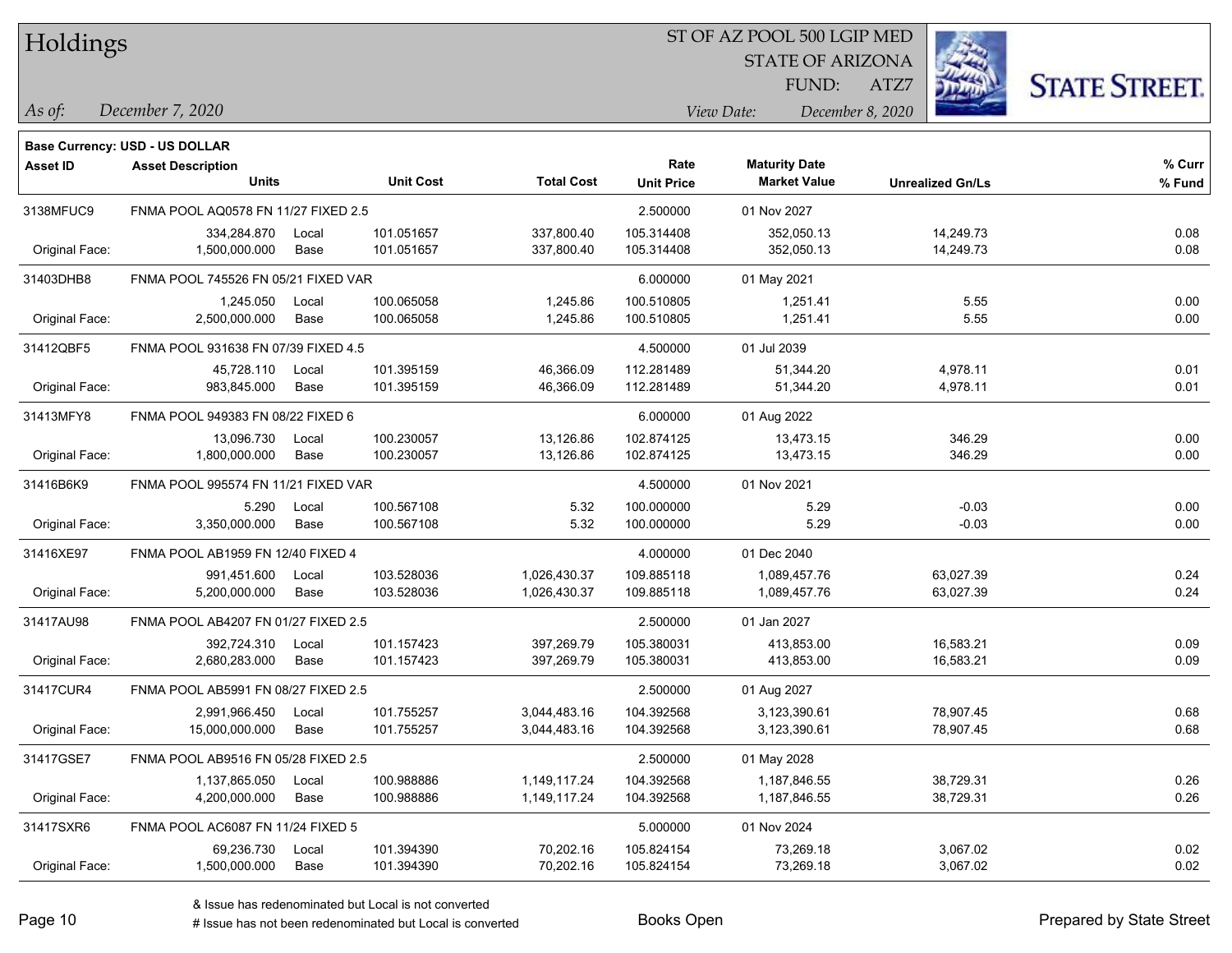| Holdings |
|----------|
|          |

STATE OF ARIZONA

ATZ7



*December 7, 2020 As of: View Date: December 8, 2020*

**Base Currency: USD - US DOLLAR**

| <b>Asset ID</b> | <b>Asset Description</b><br><b>Units</b>   |               | <b>Unit Cost</b>         | <b>Total Cost</b>            | Rate<br><b>Unit Price</b> | <b>Maturity Date</b><br><b>Market Value</b> | <b>Unrealized Gn/Ls</b> | % Curr<br>% Fund |
|-----------------|--------------------------------------------|---------------|--------------------------|------------------------------|---------------------------|---------------------------------------------|-------------------------|------------------|
| 31417VTG8       | FNMA POOL AC8650 FN 01/25 FIXED 4          |               |                          |                              | 4.000000                  | 01 Jan 2025                                 |                         |                  |
| Original Face:  | 101,185.980<br>3,200,000.000               | Local<br>Base | 100.864132<br>100.864132 | 102,060.36<br>102,060.36     | 106.240545<br>106.240545  | 107,500.54<br>107,500.54                    | 5,440.18<br>5,440.18    | 0.02<br>0.02     |
| 31418ACU0       | FNMA POOL MA0982 FN 02/27 FIXED 3.5        |               |                          |                              | 3.500000                  | 01 Feb 2027                                 |                         |                  |
| Original Face:  | 92,530.330<br>765,534.000                  | Local<br>Base | 102.256276<br>102.256276 | 94,618.07<br>94,618.07       | 105.980421<br>105.980421  | 98,064.03<br>98,064.03                      | 3,445.96<br>3,445.96    | 0.02<br>0.02     |
| 31418AHW1       | FNMA POOL MA1144 FN 08/27 FIXED 2.5        |               |                          |                              | 2.500000                  | 01 Aug 2027                                 |                         |                  |
| Original Face:  | 834.256.790<br>5,157,070.000               | Local<br>Base | 101.752050<br>101.752050 | 848,873.39<br>848,873.39     | 104.392568<br>104.392568  | 870,902.09<br>870,902.09                    | 22,028.70<br>22,028.70  | 0.19<br>0.19     |
| 31418RFS5       | FNMA POOL AD3776 FN 03/25 FIXED 4.5        |               |                          |                              | 4.500000                  | 01 Mar 2025                                 |                         |                  |
| Original Face:  | 106,921.100<br>5,000,000.000               | Local<br>Base | 101.034221<br>101.034221 | 108,026.90<br>108,026.90     | 106.474129<br>106.474129  | 113,843.31<br>113,843.31                    | 5,816.41<br>5,816.41    | 0.02<br>0.02     |
| 31419AJM0       | FNMA POOL AE0267 FN 08/25 FIXED VAR        |               |                          |                              | 4.000000                  | 01 Aug 2025                                 |                         |                  |
| Original Face:  | 189,118.900<br>5,000,000.000               | Local<br>Base | 101.468061<br>101.468061 | 191,895.28<br>191,895.28     | 106.224920<br>106.224920  | 200,891.40<br>200,891.40                    | 8,996.12<br>8,996.12    | 0.04<br>0.04     |
| 31419BBT1       | FNMA POOL AE0949 FN 02/41 FIXED VAR        |               |                          |                              | 4.000000                  | 01 Feb 2041                                 |                         |                  |
| Original Face:  | 269,838.480<br>2,000,000.000               | Local<br>Base | 103.326527<br>103.326527 | 278,814.73<br>278,814.73     | 109.388257<br>109.388257  | 295,171.61<br>295,171.61                    | 16,356.88<br>16,356.88  | 0.06<br>0.06     |
| 31419CZL0       | FNMA POOL AE2546 FN 09/40 FIXED 4.5        |               |                          |                              | 4.500000                  | 01 Sep 2040                                 |                         |                  |
| Original Face:  | 140,230.450<br>5,000,000.000               | Local<br>Base | 103.162173<br>103.162173 | 144,664.78<br>144,664.78     | 111.081524<br>111.081524  | 155,770.12<br>155,770.12                    | 11,105.34<br>11,105.34  | 0.03<br>0.03     |
| 31419JM47       | FNMA POOL AE7578 FN 11/40 FIXED 4.5        |               |                          |                              | 4.500000                  | 01 Nov 2040                                 |                         |                  |
| Original Face:  | 1,523,199.610<br>14,750,000.000            | Local<br>Base | 106.261733<br>106.261733 | 1,618,578.31<br>1,618,578.31 | 111.881501<br>111.881501  | 1,704,178.59<br>1,704,178.59                | 85,600.28<br>85,600.28  | 0.37<br>0.37     |
| 31419KU78       | FNMA POOL AE8705 FN 11/25 FIXED 3          |               |                          |                              | 3.000000                  | 01 Nov 2025                                 |                         |                  |
| Original Face:  | 135,475.800<br>2,000,000.000               | Local<br>Base | 100.841693<br>100.841693 | 136,616.09<br>136,616.09     | 104.927751<br>104.927751  | 142, 151.71<br>142, 151.71                  | 5,535.62<br>5,535.62    | 0.03<br>0.03     |
| 375558BU6       | GILEAD SCIENCES INC SR UNSECURED 09/21 VAR |               |                          |                              | 0.370380                  | 17 Sep 2021                                 |                         |                  |
|                 | 5,000,000.000                              | Local<br>Base | 100.000000<br>100.000000 | 5,000,000.00<br>5,000,000.00 | 100.073733<br>100.073733  | 5,003,686.65<br>5,003,686.65                | 3,686.65<br>3,686.65    | 1.09<br>1.09     |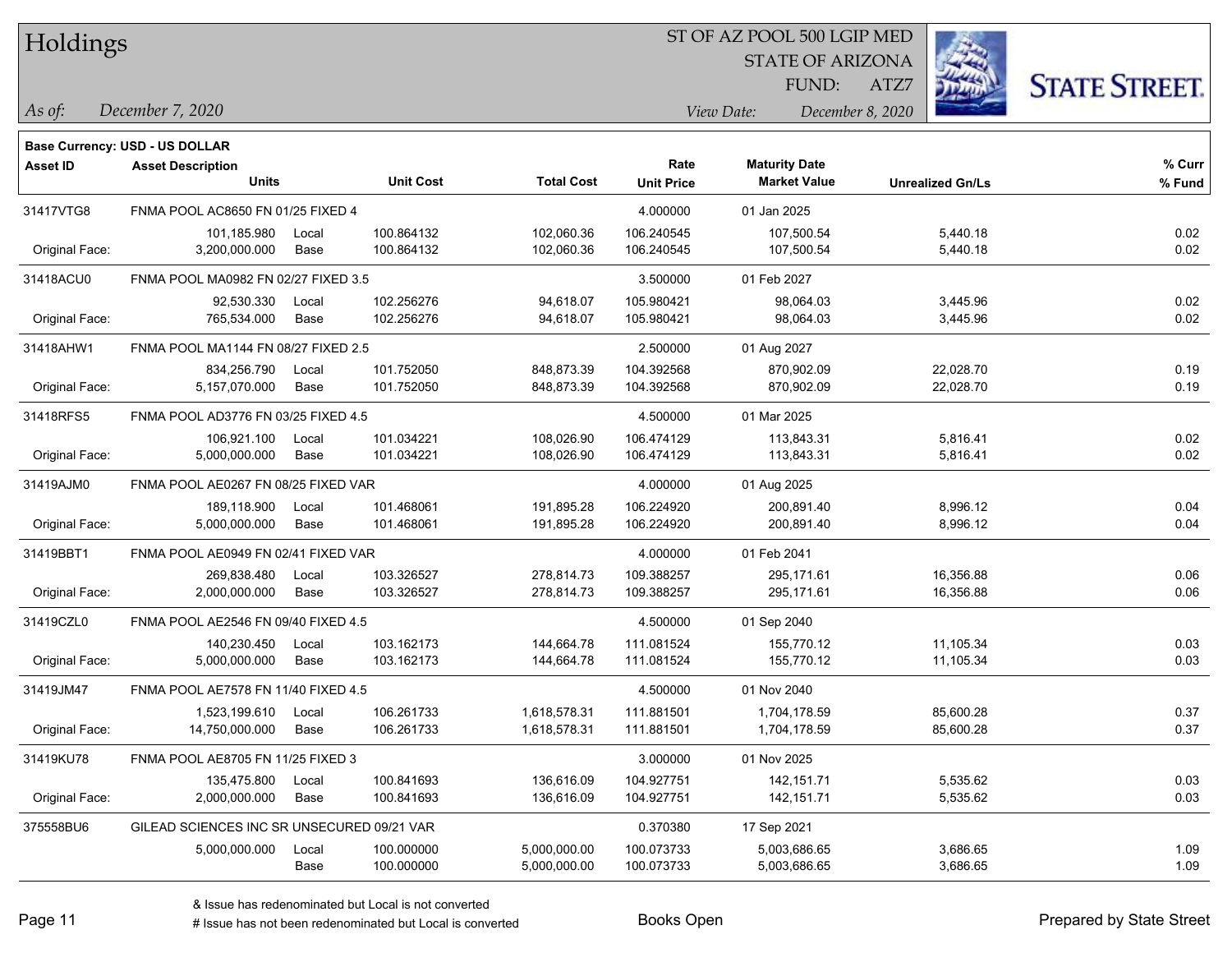#### ST OF AZ POOL 500 LGIP MED

STATE OF ARIZONA

ATZ7



*December 7, 2020 As of: View Date: December 8, 2020*

**Base Currency: USD - US DOLLAR**

| Asset ID       | <b>Asset Description</b>                       |       |                  |                   | Rate              | <b>Maturity Date</b> |                         | % Curr |
|----------------|------------------------------------------------|-------|------------------|-------------------|-------------------|----------------------|-------------------------|--------|
|                | <b>Units</b>                                   |       | <b>Unit Cost</b> | <b>Total Cost</b> | <b>Unit Price</b> | <b>Market Value</b>  | <b>Unrealized Gn/Ls</b> | % Fund |
| 38150AEH4      | GOLDMAN SACHS GROUP INC SR UNSECURED 11/25 VAR |       |                  |                   | 0.800000          | 24 Nov 2025          |                         |        |
|                | 3,000,000.000                                  | Local | 100.000000       | 3,000,000.00      | 99.530320         | 2,985,909.60         | $-14,090.40$            | 0.65   |
|                |                                                | Base  | 100.000000       | 3,000,000.00      | 99.530320         | 2,985,909.60         | $-14,090.40$            | 0.65   |
| 38378KBF5      | GOVERNMENT NATIONAL MORTGAGE A GNR 2013 30 A   |       |                  |                   | 1.500000          | 16 May 2042          |                         |        |
|                | 1,697,343.360                                  | Local | 98.918126        | 1,678,980.25      | 100.359100        | 1,703,438.52         | 24,458.27               | 0.37   |
| Original Face: | 4,000,000.000                                  | Base  | 98.918126        | 1,678,980.25      | 100.359100        | 1,703,438.52         | 24,458.27               | 0.37   |
| 38378KDJ5      | GOVERNMENT NATIONAL MORTGAGE A GNR 2013 46 AB  |       |                  |                   | 1.723000          | 16 Aug 2042          |                         |        |
|                | 379,453.690                                    | Local | 99.181882        | 376,349.31        | 100.701030        | 382,113.77           | 5,764.46                | 0.08   |
| Original Face: | 1,900,000.000                                  | Base  | 99.181882        | 376,349.31        | 100.701030        | 382,113.77           | 5,764.46                | 0.08   |
| 38379KTC2      | GOVERNMENT NATIONAL MORTGAGE A GNR 2015 85 AF  |       |                  |                   | 2.400000          | 16 May 2044          |                         |        |
|                | 1,295,594.890                                  | Local | 99.583635        | 1,290,200.49      | 101.642400        | 1,316,873.74         | 26,673.25               | 0.29   |
| Original Face: | 3,050,000.000                                  | Base  | 99.583635        | 1,290,200.49      | 101.642400        | 1,316,873.74         | 26,673.25               | 0.29   |
| 38379U5P7      | GOVERNMENT NATIONAL MORTGAGE A GNR 2017 20 AG  |       |                  |                   | 2.000000          | 16 Aug 2048          |                         |        |
|                | 2,256,049.590                                  | Local | 99.339595        | 2,241,150.53      | 101.720980        | 2,294,875.75         | 53,725.22               | 0.50   |
| Original Face: | 3,000,000.000                                  | Base  | 99.339595        | 2,241,150.53      | 101.720980        | 2,294,875.75         | 53,725.22               | 0.50   |
| 38380HX49      | GOVERNMENT NATIONAL MORTGAGE A GNR 2017 165 MD |       |                  |                   | 2.250000          | 20 Nov 2042          |                         |        |
|                | 99,007.500                                     | Local | 99.872949        | 98,881.71         | 100.000000        | 99,007.50            | 125.79                  | 0.02   |
| Original Face: | 5,000,000.000                                  | Base  | 99.872949        | 98,881.71         | 100.000000        | 99,007.50            | 125.79                  | 0.02   |
| 38380LD26      | GOVERNMENT NATIONAL MORTGAGE A GNR 2019 H15 GA |       |                  |                   | 2.250000          | 20 Aug 2069          |                         |        |
|                | 1,524,861.870                                  | Local | 102.885401       | 1,568,860.25      | 104.255823        | 1,589,757.29         | 20,897.04               | 0.35   |
| Original Face: | 3,000,000.000                                  | Base  | 102.885401       | 1,568,860.25      | 104.255823        | 1,589,757.29         | 20,897.04               | 0.35   |
| 38380LN25      | GOVERNMENT NATIONAL MORTGAGE A GNR 2019 H18 KA |       |                  |                   | 2.200000          | 20 Nov 2069          |                         |        |
|                | 697,585.230                                    | Local | 100.413279       | 700,468.20        | 103.354134        | 720,983.17           | 20,514.97               | 0.16   |
| Original Face: | 1,000,000.000                                  | Base  | 100.413279       | 700,468.20        | 103.354134        | 720,983.17           | 20,514.97               | 0.16   |
| 438516CD6      | HONEYWELL INTERNATIONAL SR UNSECURED 08/22 VAR |       |                  |                   | 0.461000          | 19 Aug 2022          |                         |        |
|                | 3,000,000.000                                  | Local | 100.000000       | 3,000,000.00      | 100.096094        | 3,002,882.82         | 2,882.82                | 0.65   |
|                |                                                | Base  | 100.000000       | 3,000,000.00      | 100.096094        | 3,002,882.82         | 2,882.82                | 0.65   |
| 44932HAC7      | IBM CREDIT LLC SR UNSECURED 09/22 2.2          |       |                  |                   | 2.200000          | 08 Sep 2022          |                         |        |
|                | 3,000,000.000                                  | Local | 100.000000       | 3,000,000.00      | 103.632049        | 3,108,961.47         | 108,961.47              | 0.67   |
|                |                                                | Base  | 100.000000       | 3,000,000.00      | 103.632049        | 3,108,961.47         | 108,961.47              | 0.67   |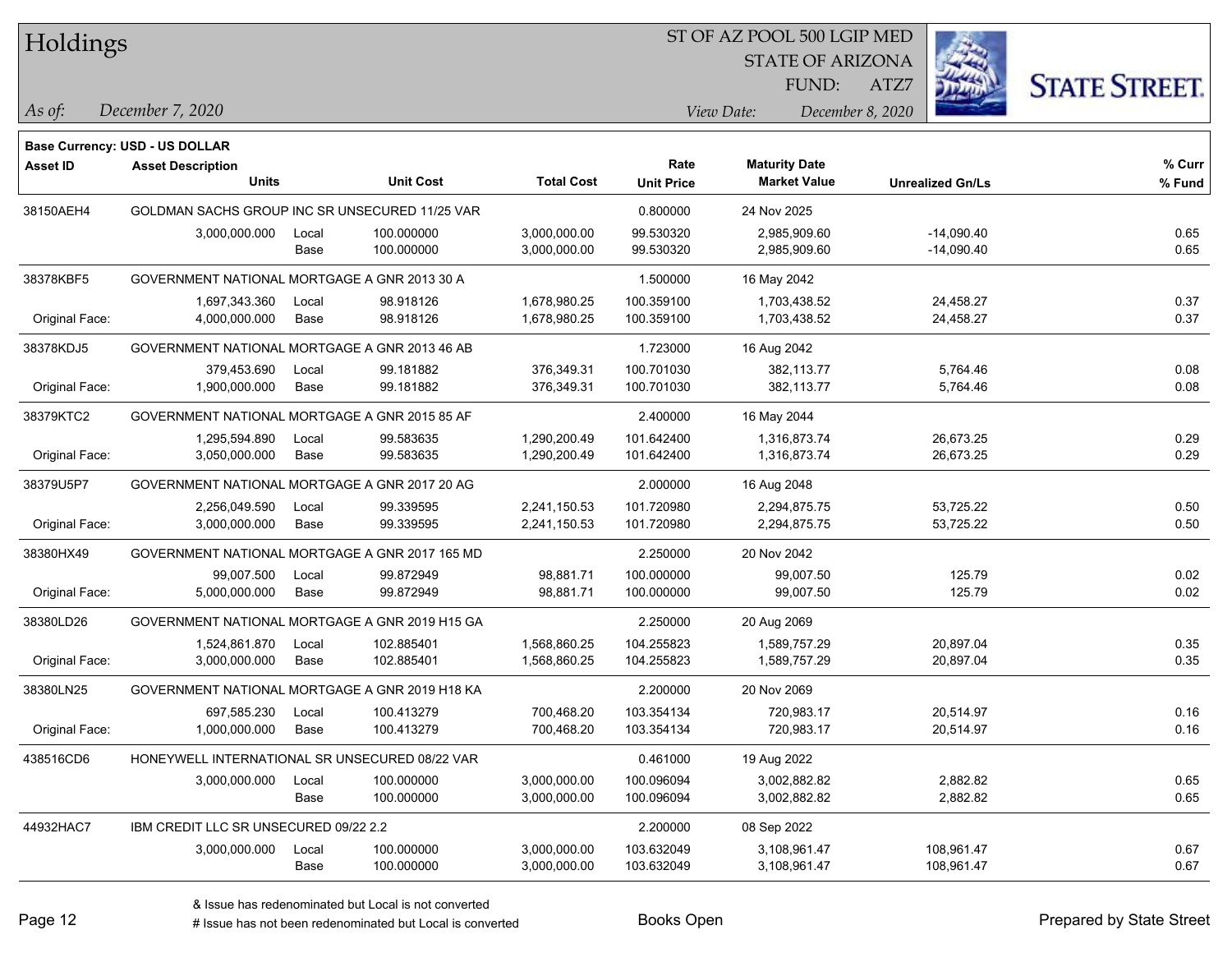| Holdings        |                                                 |       |                  |                   |                   | ST OF AZ POOL 500 LGIP MED |                         |                         |                      |
|-----------------|-------------------------------------------------|-------|------------------|-------------------|-------------------|----------------------------|-------------------------|-------------------------|----------------------|
|                 |                                                 |       |                  |                   |                   |                            | <b>STATE OF ARIZONA</b> |                         |                      |
|                 |                                                 |       |                  |                   |                   |                            | FUND:<br>ATZ7           |                         | <b>STATE STREET.</b> |
| As of:          | December 7, 2020                                |       |                  |                   |                   | View Date:                 | December 8, 2020        |                         |                      |
|                 | Base Currency: USD - US DOLLAR                  |       |                  |                   |                   |                            |                         |                         |                      |
| <b>Asset ID</b> | <b>Asset Description</b>                        |       |                  |                   | Rate              | <b>Maturity Date</b>       |                         |                         | % Curr               |
|                 | <b>Units</b>                                    |       | <b>Unit Cost</b> | <b>Total Cost</b> | <b>Unit Price</b> | <b>Market Value</b>        |                         | <b>Unrealized Gn/Ls</b> | % Fund               |
| 45818WCL8       | INTER AMERICAN DEVEL BK SR UNSECURED 07/23 2.53 |       |                  |                   | 2.530000          | 06 Jul 2023                |                         |                         |                      |
|                 | 2,000,000.000                                   | Local | 100.000000       | 2,000,000.00      | 101.274583        | 2.025.491.66               |                         | 25,491.66               | 0.44                 |
|                 |                                                 | Base  | 100.000000       | 2,000,000.00      | 101.274583        | 2,025,491.66               |                         | 25,491.66               | 0.44                 |
| 459058HC0       | INTL BK RECON + DEVELOP SR UNSECURED 08/24 VAR  |       |                  |                   | 0.382140          | 06 Aug 2024                |                         |                         |                      |
|                 | 3,000,000.000                                   | Local | 100.071143       | 3,002,134.29      | 100.185000        | 3,005,550.00               |                         | 3,415.71                | 0.65                 |
|                 |                                                 | Base  | 100.071143       | 3,002,134.29      | 100.185000        | 3,005,550.00               |                         | 3,415.71                | 0.65                 |
| 45905U5V2       | INTL BK RECON + DEVELOP SR UNSECURED 01/25 1.7  |       |                  |                   | 1.700000          | 31 Jan 2025                |                         |                         |                      |
|                 | 5,000,000.000                                   | Local | 100.000000       | 5,000,000.00      | 101.200460        | 5,060,023.00               |                         | 60,023.00               | 1.10                 |
|                 |                                                 | Base  | 100.000000       | 5,000,000.00      | 101.200460        | 5,060,023.00               |                         | 60,023.00               | 1.10                 |
| 46625HRL6       | JPMORGAN CHASE + CO SR UNSECURED 05/23 2.7      |       |                  |                   | 2.700000          | 18 May 2023                |                         |                         |                      |
|                 | 3,000,000.000                                   | Local | 99.036558        | 2,971,096.73      | 105.026097        | 3,150,782.91               |                         | 179,686.18              | 0.68                 |
|                 |                                                 | Base  | 99.036558        | 2,971,096.73      | 105.026097        | 3,150,782.91               |                         | 179,686.18              | 0.68                 |
| 478160CN2       | JOHNSON + JOHNSON SR UNSECURED 09/25 0.55       |       |                  |                   | 0.550000          | 01 Sep 2025                |                         |                         |                      |
|                 | 2,000,000.000                                   | Local | 99.897351        | 1,997,947.02      | 100.194273        | 2,003,885.46               |                         | 5,938.44                | 0.43                 |
|                 |                                                 | Base  | 99.897351        | 1,997,947.02      | 100.194273        | 2,003,885.46               |                         | 5,938.44                | 0.43                 |
| 48128GG79       | JPMORGAN CHASE + CO SR UNSECURED 08/24 2.25     |       |                  |                   | 2.250000          | 30 Aug 2024                |                         |                         |                      |
|                 | 5,000,000.000                                   | Local | 100.000000       | 5,000,000.00      | 100.727696        | 5,036,384.80               |                         | 36,384.80               | 1.09                 |
|                 |                                                 | Base  | 100.000000       | 5,000,000.00      | 100.727696        | 5,036,384.80               |                         | 36,384.80               | 1.09                 |
| 48128GM49       | JPMORGAN CHASE + CO SR UNSECURED 11/24 VAR      |       |                  |                   | 2.300000          | 27 Nov 2024                |                         |                         |                      |
|                 | 3,000,000.000                                   | Local | 100.000000       | 3,000,000.00      | 100.340251        | 3,010,207.53               |                         | 10,207.53               | 0.65                 |
|                 |                                                 | Base  | 100.000000       | 3,000,000.00      | 100.340251        | 3,010,207.53               |                         | 10,207.53               | 0.65                 |
| 48128GV56       | JPMORGAN CHASE + CO SR UNSECURED 08/25 0.8      |       |                  |                   | 0.800000          | 18 Aug 2025                |                         |                         |                      |
|                 | 2,000,000.000                                   | Local | 100.000000       | 2,000,000.00      | 98.868030         | 1,977,360.60               |                         | $-22.639.40$            | 0.43                 |
|                 |                                                 | Base  | 100.000000       | 2,000,000.00      | 98.868030         | 1,977,360.60               |                         | $-22,639.40$            | 0.43                 |
| 49327M2Z6       | KEY BANK NA SR UNSECURED 03/23 1.25             |       |                  |                   | 1.250000          | 10 Mar 2023                |                         |                         |                      |
|                 | 3,000,000.000                                   | Local | 99.966469        | 2,998,994.07      | 101.907363        | 3,057,220.89               |                         | 58,226.82               | 0.66                 |
|                 |                                                 | Base  | 99.966469        | 2,998,994.07      | 101.907363        | 3,057,220.89               |                         | 58,226.82               | 0.66                 |
| 55279HAS9       | MANUF + TRADERS TRUST CO SR UNSECURED 01/21 VAR |       |                  |                   | 0.484750          | 25 Jan 2021                |                         |                         |                      |
|                 | 5,000,000.000                                   | Local | 100.000000       | 5,000,000.00      | 100.030919        | 5,001,545.95               |                         | 1,545.95                | 1.09                 |
|                 |                                                 | Base  | 100.000000       | 5,000,000.00      | 100.030919        | 5,001,545.95               |                         | 1,545.95                | 1.09                 |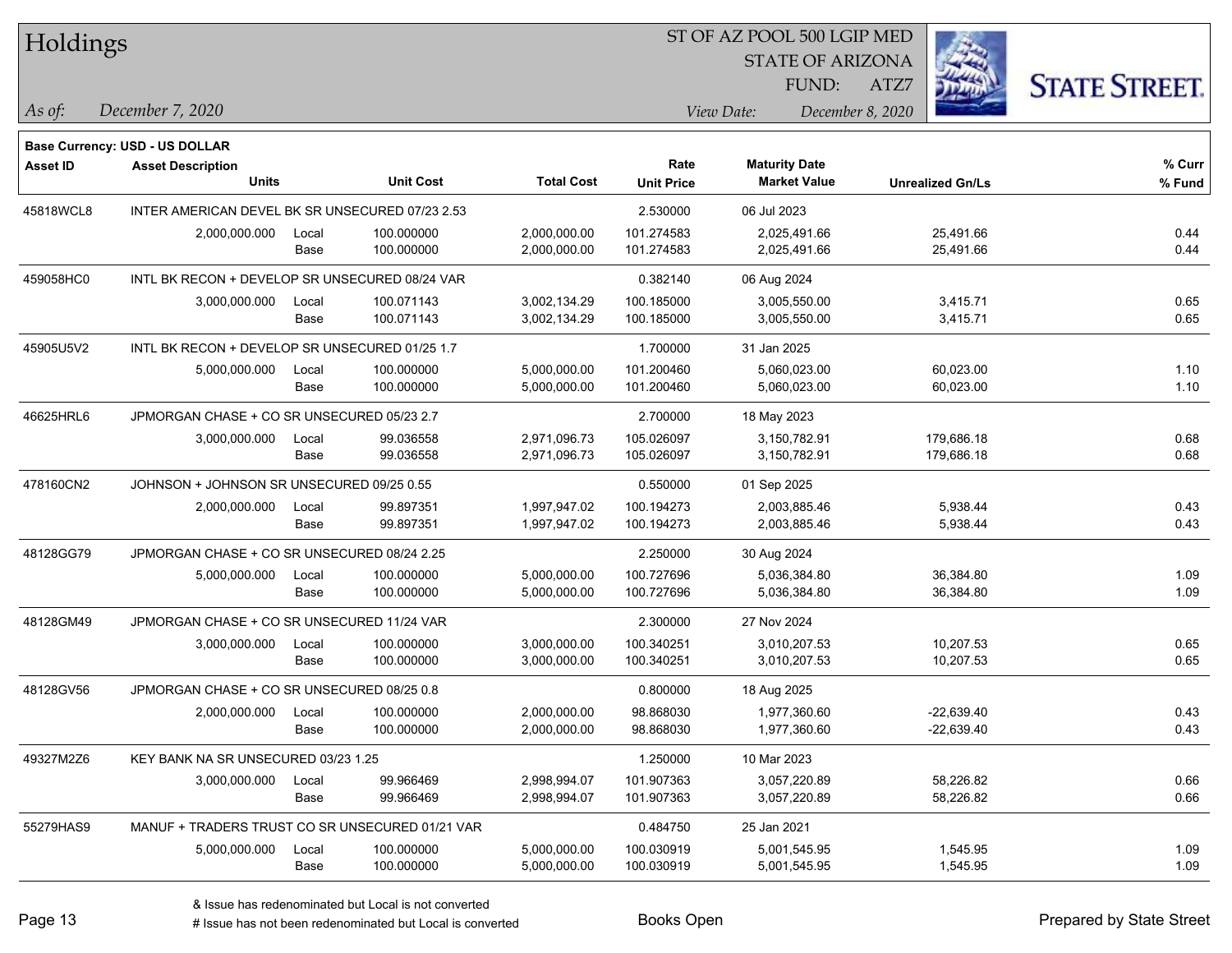| 51 OF AZ POOL 500 LGIP MED<br>Holdings |                                                    |       |                  |                   |                   |                         |                         |                     |
|----------------------------------------|----------------------------------------------------|-------|------------------|-------------------|-------------------|-------------------------|-------------------------|---------------------|
|                                        |                                                    |       |                  |                   |                   | <b>STATE OF ARIZONA</b> |                         |                     |
|                                        |                                                    |       |                  |                   |                   | FUND:                   | ATZ7                    | <b>STATE STREET</b> |
| As of:                                 | December 7, 2020                                   |       |                  |                   |                   | View Date:              | December 8, 2020        |                     |
|                                        |                                                    |       |                  |                   |                   |                         |                         |                     |
|                                        | <b>Base Currency: USD - US DOLLAR</b>              |       |                  |                   |                   |                         |                         |                     |
| <b>Asset ID</b>                        | <b>Asset Description</b><br><b>Units</b>           |       |                  | <b>Total Cost</b> | Rate              | <b>Maturity Date</b>    |                         | % Curr              |
|                                        |                                                    |       | <b>Unit Cost</b> |                   | <b>Unit Price</b> | <b>Market Value</b>     | <b>Unrealized Gn/Ls</b> | % Fund              |
| 58769QAB7                              | MERCEDES BENZ AUTO LEASE TRUST MBALT 2019 B A2     |       |                  |                   | 2.010000          | 15 Dec 2021             |                         |                     |
|                                        | 403.818.800                                        | Local | 99.996954        | 403,806.50        | 100.220730        | 404,710.15              | 903.65                  | 0.09                |
| Original Face:                         | 1,000,000.000                                      | Base  | 99.996954        | 403,806.50        | 100.220730        | 404,710.15              | 903.65                  | 0.09                |
| 59217GEE5                              | MET LIFE GLOB FUNDING I SECURED 144A 01/23 1.95    |       |                  |                   | 1.950000          | 13 Jan 2023             |                         |                     |
|                                        | 3,000,000.000                                      | Local | 99.969947        | 2,999,098.41      | 103.277773        | 3,098,333.19            | 99,234.78               | 0.67                |
|                                        |                                                    | Base  | 99.969947        | 2,999,098.41      | 103.277773        | 3,098,333.19            | 99,234.78               | 0.67                |
| 637639AB1                              | NATIONAL SECS CLEARING SR UNSECURED 144A 04/25 1.5 |       |                  |                   | 1.500000          | 23 Apr 2025             |                         |                     |
|                                        | 3,000,000.000                                      | Local | 99.828133        | 2,994,843.98      | 103.380278        | 3,101,408.34            | 106,564.36              | 0.67                |
|                                        |                                                    | Base  | 99.828133        | 2,994,843.98      | 103.380278        | 3,101,408.34            | 106,564.36              | 0.67                |
| 637639AC9                              | NATIONAL SECS CLEARING SR UNSECURED 144A 12/23 0.4 |       |                  |                   | 0.400000          | 07 Dec 2023             |                         |                     |
|                                        | 2,000,000.000                                      | Local | 99.875118        | 1,997,502.35      | 99.944413         | 1,998,888.26            | 1,385.91                | 0.43                |
|                                        |                                                    | Base  | 99.875118        | 1,997,502.35      | 99.944413         | 1,998,888.26            | 1,385.91                | 0.43                |
| 641062AQ7                              | NESTLE HOLDINGS INC COMPANY GUAR 144A 01/24 0.375  |       |                  |                   | 0.375000          | 15 Jan 2024             |                         |                     |
|                                        | 5,000,000.000                                      | Local | 99.775634        | 4,988,781.72      | 99.846505         | 4,992,325.25            | 3,543.53                | 1.08                |
|                                        |                                                    | Base  | 99.775634        | 4,988,781.72      | 99.846505         | 4,992,325.25            | 3,543.53                | 1.08                |
| 64952WDL4                              | NEW YORK LIFE GLOBAL FDG SECURED 144A 01/25 2      |       |                  |                   | 2.000000          | 22 Jan 2025             |                         |                     |
|                                        | 5,000,000.000                                      | Local | 99.704075        | 4,985,203.77      | 105.795733        | 5,289,786.65            | 304,582.88              | 1.15                |
|                                        |                                                    | Base  | 99.704075        | 4,985,203.77      | 105.795733        | 5,289,786.65            | 304,582.88              | 1.15                |
| 65339KAS9                              | NEXTERA ENERGY CAPITAL COMPANY GUAR 09/21 2.403    |       |                  |                   | 2.403000          | 01 Sep 2021             |                         |                     |
|                                        | 5,000,000.000                                      | Local | 101.530269       | 5,076,513.43      | 101.506278        | 5,075,313.90            | $-1,199.53$             | 1.10                |
|                                        |                                                    | Base  | 101.530269       | 5,076,513.43      | 101.506278        | 5,075,313.90            | $-1,199.53$             | 1.10                |
| 6903538B6                              | INT DEVELOPMENT FIN CORP US GOVT GUAR 09/26 VAR    |       |                  |                   | 0.130000          | 15 Sep 2026             |                         |                     |
|                                        | 2,000,000.000                                      | Local | 100.000000       | 2,000,000.00      | 100.000000        | 2,000,000.00            | 0.00                    | 0.43                |
| Original Face:                         | 2,000,000.000                                      | Base  | 100.000000       | 2,000,000.00      | 100.000000        | 2,000,000.00            | 0.00                    | 0.43                |
| 713448FB9                              | PEPSICO INC SR UNSECURED 10/23 0.4                 |       |                  |                   | 0.400000          | 07 Oct 2023             |                         |                     |
|                                        | 2,000,000.000                                      | Local | 99.946228        | 1,998,924.55      | 100.210474        | 2,004,209.48            | 5,284.93                | 0.44                |
|                                        |                                                    | Base  | 99.946228        | 1,998,924.55      | 100.210474        | 2,004,209.48            | 5,284.93                | 0.44                |
| 723484AH4                              | PINNACLE WEST CAPITAL SR UNSECURED 06/25 1.3       |       |                  |                   | 1.300000          | 15 Jun 2025             |                         |                     |
|                                        | 3,000,000.000                                      | Local | 99.990970        | 2,999,729.11      | 101.402427        | 3,042,072.81            | 42,343.70               | 0.66                |
|                                        |                                                    | Base  | 99.990970        | 2,999,729.11      | 101.402427        | 3,042,072.81            | 42,343.70               | 0.66                |

 $\overline{\text{S}}$  of  $\overline{\text{S}}$  and  $\overline{\text{S}}$  and  $\overline{\text{S}}$  and  $\overline{\text{S}}$  and  $\overline{\text{S}}$ 

٦

designative redenominated but Local is converted Books Open Prepared by State Street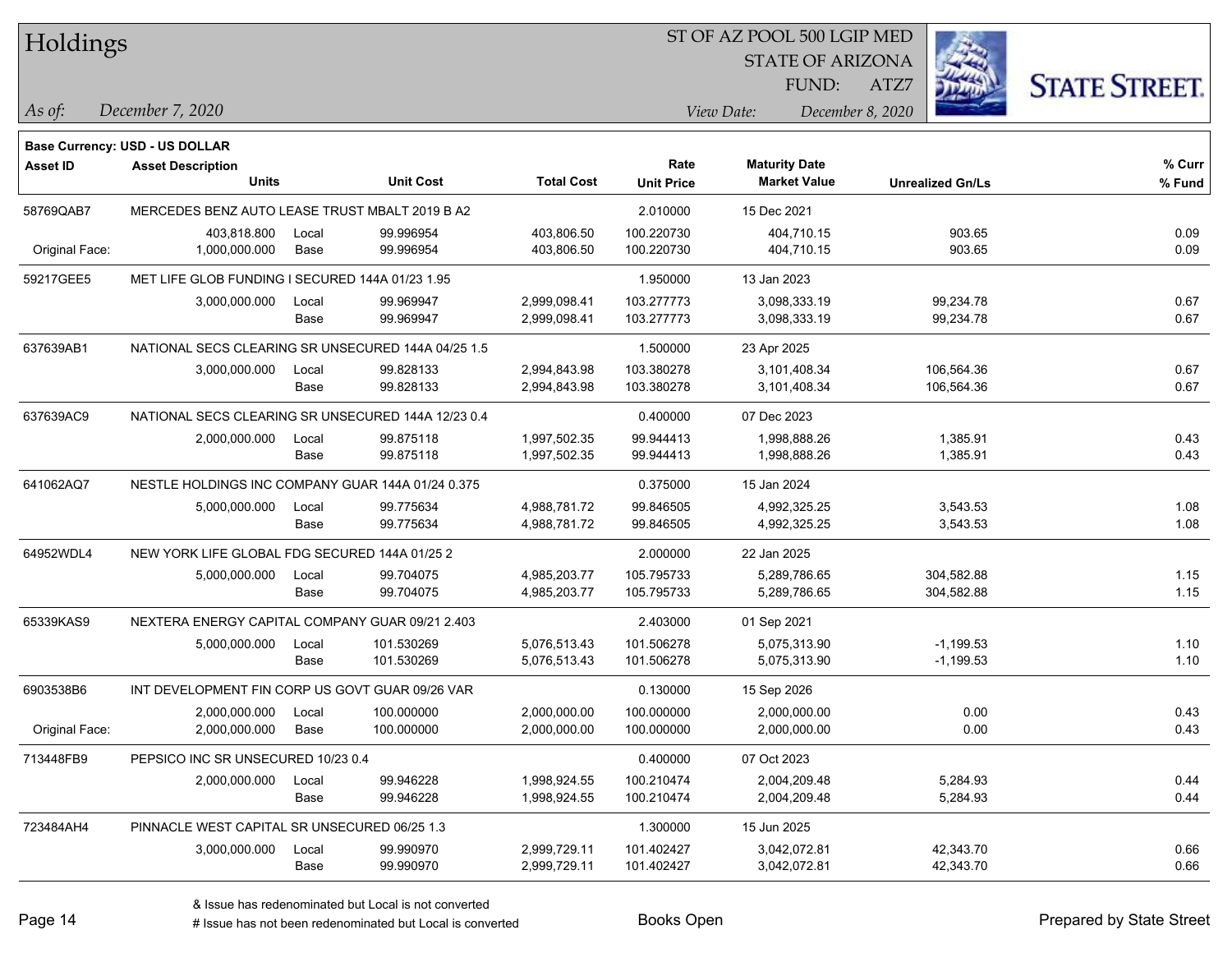| Holdings        |                                                |       |                  |                   |                   | ST OF AZ POOL 500 LGIP MED |                         |                      |
|-----------------|------------------------------------------------|-------|------------------|-------------------|-------------------|----------------------------|-------------------------|----------------------|
|                 |                                                |       |                  |                   |                   | <b>STATE OF ARIZONA</b>    |                         |                      |
|                 |                                                |       |                  |                   |                   | FUND:                      | ATZ7                    | <b>STATE STREET.</b> |
| As of:          | December 7, 2020                               |       |                  |                   |                   | View Date:                 | December 8, 2020        |                      |
|                 | Base Currency: USD - US DOLLAR                 |       |                  |                   |                   |                            |                         |                      |
| <b>Asset ID</b> | <b>Asset Description</b>                       |       |                  |                   | Rate              | <b>Maturity Date</b>       |                         | % Curr               |
|                 | <b>Units</b>                                   |       | <b>Unit Cost</b> | <b>Total Cost</b> | <b>Unit Price</b> | <b>Market Value</b>        | <b>Unrealized Gn/Ls</b> | % Fund               |
| 78013XGQ5       | ROYAL BANK OF CANADA SR UNSECURED 03/23 VAR    |       |                  |                   | 0.625380          | 06 Mar 2023                |                         |                      |
|                 | 5,000,000.000                                  | Local | 100.000000       | 5,000,000.00      | 100.397552        | 5,019,877.60               | 19,877.60               | 1.09                 |
|                 |                                                | Base  | 100.000000       | 5,000,000.00      | 100.397552        | 5,019,877.60               | 19,877.60               | 1.09                 |
| 78014RAQ3       | ROYAL BANK OF CANADA SR UNSECURED 10/21 VAR    |       |                  |                   | 3.000000          | 22 Oct 2021                |                         |                      |
|                 | 2,000,000.000                                  | Local | 100.000000       | 2,000,000.00      | 102.138518        | 2,042,770.36               | 42,770.36               | 0.44                 |
|                 |                                                | Base  | 100.000000       | 2,000,000.00      | 102.138518        | 2,042,770.36               | 42,770.36               | 0.44                 |
| 78014RBY5       | ROYAL BANK OF CANADA SR UNSECURED 01/25 2.2    |       |                  |                   | 2.200000          | 31 Jan 2025                |                         |                      |
|                 | 3,460,000.000                                  | Local | 100.000000       | 3,460,000.00      | 101.036370        | 3,495,858.40               | 35,858.40               | 0.76                 |
|                 |                                                | Base  | 100.000000       | 3,460,000.00      | 101.036370        | 3,495,858.40               | 35,858.40               | 0.76                 |
| 78014RCM0       | ROYAL BANK OF CANADA SR UNSECURED 03/25 VAR    |       |                  |                   | 1.500000          | 27 Mar 2025                |                         |                      |
|                 | 3,000,000.000                                  | Local | 100.000000       | 3,000,000.00      | 104.035000        | 3,121,050.00               | 121,050.00              | 0.68                 |
|                 |                                                | Base  | 100.000000       | 3,000,000.00      | 104.035000        | 3,121,050.00               | 121,050.00              | 0.68                 |
| 78014RDA5       | ROYAL BANK OF CANADA SR UNSECURED 08/25 VAR    |       |                  |                   | 0.550000          | 18 Aug 2025                |                         |                      |
|                 | 3,000,000.000                                  | Local | 100.000000       | 3,000,000.00      | 99.350300         | 2,980,509.00               | $-19,491.00$            | 0.65                 |
|                 |                                                | Base  | 100.000000       | 3,000,000.00      | 99.350300         | 2,980,509.00               | $-19,491.00$            | 0.65                 |
| 822582CA8       | SHELL INTERNATIONAL FIN COMPANY GUAR 11/23 VAR |       |                  |                   | 0.620630          | 13 Nov 2023                |                         |                      |
|                 | 1,950,000.000                                  | Local | 100.245912       | 1,954,795.29      | 100.462684        | 1,959,022.34               | 4,227.05                | 0.43                 |
|                 |                                                | Base  | 100.245912       | 1,954,795.29      | 100.462684        | 1,959,022.34               | 4,227.05                | 0.43                 |
| 855244AN9       | STARBUCKS CORP SR UNSECURED 03/23 3.1          |       |                  |                   | 3.100000          | 01 Mar 2023                |                         |                      |
|                 | 3,000,000.000                                  | Local | 99.986036        | 2,999,581.09      | 105.678644        | 3,170,359.32               | 170,778.23              | 0.69                 |
|                 |                                                | Base  | 99.986036        | 2,999,581.09      | 105.678644        | 3,170,359.32               | 170,778.23              | 0.69                 |
| 855244AY5       | STARBUCKS CORP SR UNSECURED 05/22 1.3          |       |                  |                   | 1.300000          | 07 May 2022                |                         |                      |
|                 | 3,000,000.000                                  | Local | 99.952733        | 2,998,581.99      | 101.317047        | 3,039,511.41               | 40,929.42               | 0.66                 |
|                 |                                                | Base  | 99.952733        | 2,998,581.99      | 101.317047        | 3,039,511.41               | 40,929.42               | 0.66                 |
| 89114Q3J5       | TORONTO DOMINION BANK SR UNSECURED 07/22 VAR   |       |                  |                   | 0.565750          | 22 Jul 2022                |                         |                      |
|                 | 3,000,000.000                                  | Local | 100.000000       | 3,000,000.00      | 100.190269        | 3,005,708.07               | 5,708.07                | 0.65                 |
|                 |                                                | Base  | 100.000000       | 3,000,000.00      | 100.190269        | 3,005,708.07               | 5,708.07                | 0.65                 |
| 89114Q5A2       | TORONTO DOMINION BANK SR UNSECURED 08/24 VAR   |       |                  |                   | 2.450000          | 14 Aug 2024                |                         |                      |
|                 | 3,000,000.000                                  | Local | 100.000000       | 3,000,000.00      | 102.848034        | 3,085,441.02               | 85,441.02               | 0.67                 |
|                 |                                                | Base  | 100.000000       | 3,000,000.00      | 102.848034        | 3,085,441.02               | 85,441.02               | 0.67                 |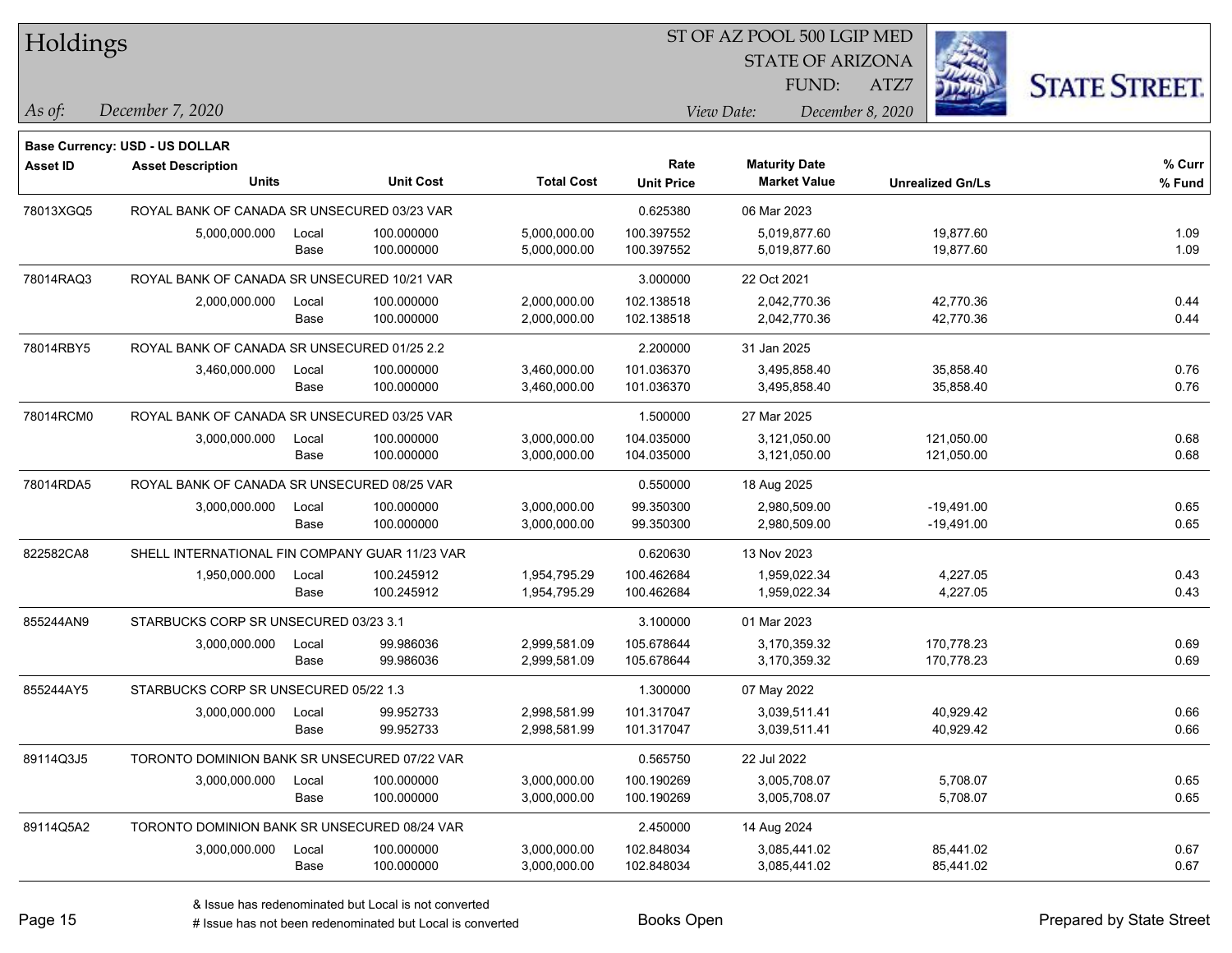| Holdings        |                                                  |       |                  |                   |                   | ST OF AZ POOL 500 LGIP MED                  |                         |                      |
|-----------------|--------------------------------------------------|-------|------------------|-------------------|-------------------|---------------------------------------------|-------------------------|----------------------|
|                 |                                                  |       |                  |                   |                   | <b>STATE OF ARIZONA</b>                     |                         |                      |
|                 |                                                  |       |                  |                   |                   | FUND:                                       | ATZ7                    | <b>STATE STREET.</b> |
| $\vert$ As of:  | December 7, 2020                                 |       |                  |                   |                   | View Date:                                  | December 8, 2020        |                      |
|                 |                                                  |       |                  |                   |                   |                                             |                         |                      |
|                 | <b>Base Currency: USD - US DOLLAR</b>            |       |                  |                   |                   |                                             |                         |                      |
| <b>Asset ID</b> | <b>Asset Description</b><br>Units                |       | <b>Unit Cost</b> | <b>Total Cost</b> | Rate              | <b>Maturity Date</b><br><b>Market Value</b> | <b>Unrealized Gn/Ls</b> | % Curr               |
|                 |                                                  |       |                  |                   | <b>Unit Price</b> |                                             |                         | $%$ Fund             |
| 89233MAB9       | TOYOTA AUTO RECEIVABLES OWNER TAOT 2019 D A2     |       |                  |                   | 1.920000          | 15 Jul 2022                                 |                         |                      |
|                 | 1,762,932.570                                    | Local | 99.994756        | 1,762,840.13      | 100.445610        | 1.770.788.37                                | 7,948.24                | 0.38                 |
| Original Face:  | 3,000,000.000                                    | Base  | 99.994756        | 1,762,840.13      | 100.445610        | 1,770,788.37                                | 7,948.24                | 0.38                 |
| 89236TFX8       | TOYOTA MOTOR CREDIT CORP SR UNSECURED 04/22 2.65 |       |                  |                   | 2.650000          | 12 Apr 2022                                 |                         |                      |
|                 | 2,000,000.000                                    | Local | 99.971834        | 1,999,436.68      | 103.052703        | 2,061,054.06                                | 61,617.38               | 0.45                 |
|                 |                                                  | Base  | 99.971834        | 1,999,436.68      | 103.052703        | 2,061,054.06                                | 61,617.38               | 0.45                 |
| 89236TGS8       | TOYOTA MOTOR CREDIT CORP SR UNSECURED 08/21 VAR  |       |                  |                   | 0.345630          | 13 Aug 2021                                 |                         |                      |
|                 | 1,000,000.000                                    | Local | 100.000000       | 1,000,000.00      | 100.115233        | 1,001,152.33                                | 1,152.33                | 0.22                 |
|                 |                                                  | Base  | 100.000000       | 1,000,000.00      | 100.115233        | 1,001,152.33                                | 1,152.33                | 0.22                 |
| 89236TGT6       | TOYOTA MOTOR CREDIT CORP SR UNSECURED 02/25 1.8  |       |                  |                   | 1.800000          | 13 Feb 2025                                 |                         |                      |
|                 | 5,000,000.000                                    | Local | 99.943965        | 4,997,198.25      | 104.568198        | 5,228,409.90                                | 231,211.65              | 1.13                 |
|                 |                                                  | Base  | 99.943965        | 4,997,198.25      | 104.568198        | 5,228,409.90                                | 231,211.65              | 1.13                 |
| 89788JAA7       | TRUIST BANK SR UNSECURED 03/25 1.5               |       |                  |                   | 1.500000          | 10 Mar 2025                                 |                         |                      |
|                 | 3,000,000.000                                    | Local | 99.825375        | 2,994,761.26      | 103.119237        | 3,093,577.11                                | 98,815.85               | 0.67                 |
|                 |                                                  | Base  | 99.825375        | 2,994,761.26      | 103.119237        | 3,093,577.11                                | 98,815.85               | 0.67                 |
| 90327QD48       | USAA CAPITAL CORP SR UNSECURED 144A 05/23 1.5    |       |                  |                   | 1.500000          | 01 May 2023                                 |                         |                      |
|                 | 1,000,000.000                                    | Local | 99.901922        | 999,019.22        | 102.661237        | 1,026,612.37                                | 27,593.15               | 0.22                 |
|                 |                                                  | Base  | 99.901922        | 999,019.22        | 102.661237        | 1,026,612.37                                | 27,593.15               | 0.22                 |
| 90331HNL3       | US BANK NA CINCINNATI SR UNSECURED 01/23 2.85    |       |                  |                   | 2.850000          | 23 Jan 2023                                 |                         |                      |
|                 | 2,000,000.000                                    | Local | 100.195568       | 2,003,911.36      | 105.162191        | 2,103,243.82                                | 99,332.46               | 0.46                 |
|                 |                                                  | Base  | 100.195568       | 2,003,911.36      | 105.162191        | 2,103,243.82                                | 99,332.46               | 0.46                 |
| 90331HPG2       | US BANK NA CINCINNATI SR UNSECURED 12/22 VAR     |       |                  |                   | 0.641750          | 09 Dec 2022                                 |                         |                      |
|                 | 5,000,000.000                                    | Local | 100.000000       | 5,000,000.00      | 100.468108        | 5,023,405.40                                | 23,405.40               | 1.09                 |
|                 |                                                  | Base  | 100.000000       | 5,000,000.00      | 100.468108        | 5,023,405.40                                | 23,405.40               | 1.09                 |
| 91159HHX1       | US BANCORP SR UNSECURED 07/24 2.4                |       |                  |                   | 2.400000          | 30 Jul 2024                                 |                         |                      |
|                 | 5,000,000.000                                    | Local | 99.928698        | 4,996,434.90      | 106.284852        | 5,314,242.60                                | 317,807.70              | 1.15                 |
|                 |                                                  | Base  | 99.928698        | 4,996,434.90      | 106.284852        | 5,314,242.60                                | 317,807.70              | 1.15                 |
| 91159HHZ6       | US BANCORP SR UNSECURED 05/25 1.45               |       |                  |                   | 1.450000          | 12 May 2025                                 |                         |                      |
|                 | 3,000,000.000                                    | Local | 99.898447        | 2,996,953.40      | 103.103538        | 3,093,106.14                                | 96,152.74               | 0.67                 |
|                 |                                                  | Base  | 99.898447        | 2,996,953.40      | 103.103538        | 3,093,106.14                                | 96,152.74               | 0.67                 |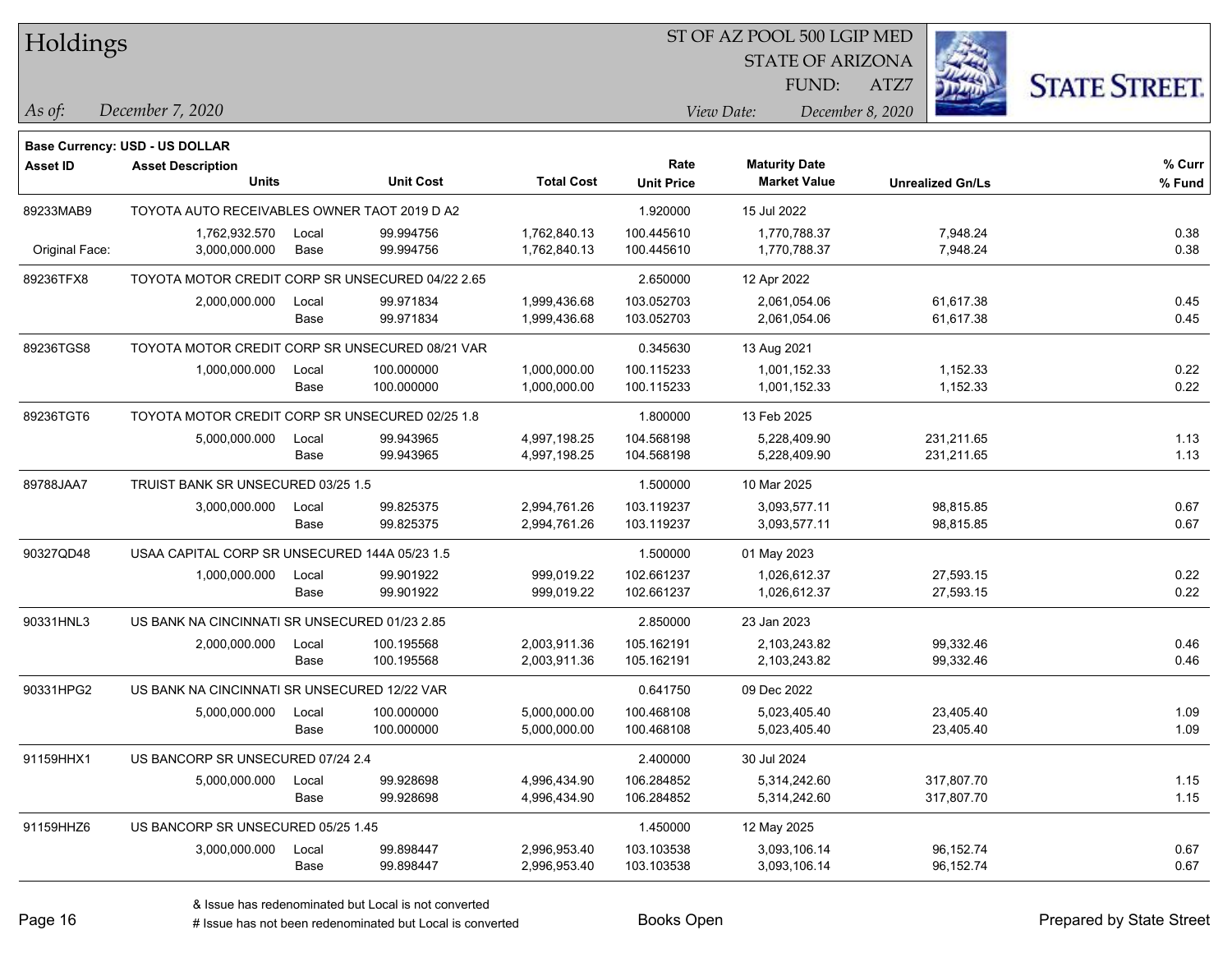| Holdings        |                                                        |       |                  |                   | ST OF AZ POOL 500 LGIP MED |                      |                         |      |                         |                      |
|-----------------|--------------------------------------------------------|-------|------------------|-------------------|----------------------------|----------------------|-------------------------|------|-------------------------|----------------------|
|                 |                                                        |       |                  |                   |                            |                      | <b>STATE OF ARIZONA</b> |      |                         |                      |
|                 |                                                        |       |                  |                   |                            |                      | FUND:                   | ATZ7 |                         | <b>STATE STREET.</b> |
| As of:          | December 7, 2020                                       |       |                  |                   |                            | View Date:           | December 8, 2020        |      |                         |                      |
|                 | <b>Base Currency: USD - US DOLLAR</b>                  |       |                  |                   |                            |                      |                         |      |                         |                      |
| <b>Asset ID</b> | <b>Asset Description</b><br><b>Units</b>               |       | <b>Unit Cost</b> | <b>Total Cost</b> | Rate<br><b>Unit Price</b>  | <b>Maturity Date</b> | <b>Market Value</b>     |      | <b>Unrealized Gn/Ls</b> | % Curr<br>% Fund     |
| 9128285X4       | US TREASURY N/B 01/21 2.5                              |       |                  |                   | 2.500000                   | 31 Jan 2021          |                         |      |                         |                      |
|                 | 2,000,000.000                                          | Local | 100.115147       | 2,002,302.94      | 100.349022                 |                      | 2,006,980.44            |      | 4,677.50                | 0.44                 |
|                 |                                                        | Base  | 100.115147       | 2,002,302.94      | 100.349022                 |                      | 2,006,980.44            |      | 4,677.50                | 0.44                 |
| 91324PDH2       | UNITEDHEALTH GROUP INC SR UNSECURED 06/21 3.15         |       |                  |                   | 3.150000                   | 15 Jun 2021          |                         |      |                         |                      |
|                 | 2,000,000.000                                          | Local | 99.990654        | 1,999,813.08      | 101.495586                 |                      | 2,029,911.72            |      | 30,098.64               | 0.44                 |
|                 |                                                        | Base  | 99.990654        | 1,999,813.08      | 101.495586                 |                      | 2,029,911.72            |      | 30,098.64               | 0.44                 |
| 91324PDR0       | UNITEDHEALTH GROUP INC SR UNSECURED 08/24 2.375        |       |                  |                   | 2.375000                   | 15 Aug 2024          |                         |      |                         |                      |
|                 | 3,000,000.000                                          | Local | 99.981791        | 2,999,453.73      | 106.514299                 |                      | 3,195,428.97            |      | 195,975.24              | 0.69                 |
|                 |                                                        | Base  | 99.981791        | 2,999,453.73      | 106.514299                 |                      | 3,195,428.97            |      | 195,975.24              | 0.69                 |
| 92290BAA9       | VERIZON OWNER TRUST VZOT 2020 B A                      |       |                  |                   | 0.470000                   | 20 Feb 2025          |                         |      |                         |                      |
|                 | 3,250,000.000                                          | Local | 99.980499        | 3,249,366.22      | 100.325640                 |                      | 3,260,583.30            |      | 11,217.08               | 0.71                 |
| Original Face:  | 3,250,000.000                                          | Base  | 99.980499        | 3,249,366.22      | 100.325640                 |                      | 3,260,583.30            |      | 11,217.08               | 0.71                 |
| 92347YAA2       | VERIZON OWNER TRUST VZOT 2019 A A1A                    |       |                  |                   | 2.930000                   | 20 Sep 2023          |                         |      |                         |                      |
|                 | 2,000,000.000                                          | Local | 99.987700        | 1,999,753.99      | 102.108730                 |                      | 2,042,174.60            |      | 42,420.61               | 0.44                 |
| Original Face:  | 2,000,000.000                                          | Base  | 99.987700        | 1,999,753.99      | 102.108730                 |                      | 2,042,174.60            |      | 42,420.61               | 0.44                 |
| 92348TAA2       | VERIZON OWNER TRUST VZOT 2020 A A1A                    |       |                  |                   | 1.850000                   | 22 Jul 2024          |                         |      |                         |                      |
|                 | 2,000,000.000                                          | Local | 99.990538        | 1,999,810.75      | 102.496040                 |                      | 2,049,920.80            |      | 50,110.05               | 0.44                 |
| Original Face:  | 2,000,000.000                                          | Base  | 99.990538        | 1,999,810.75      | 102.496040                 |                      | 2,049,920.80            |      | 50,110.05               | 0.44                 |
| 92348XAA3       | VERIZON OWNER TRUST VZOT 2018 A A1A                    |       |                  |                   | 3.230000                   | 20 Apr 2023          |                         |      |                         |                      |
|                 | 886,919.780                                            | Local | 99.999185        | 886,912.55        | 101.276380                 |                      | 898,240.25              |      | 11,327.70               | 0.19                 |
| Original Face:  | 1,000,000.000                                          | Base  | 99.999185        | 886,912.55        | 101.276380                 |                      | 898,240.25              |      | 11,327.70               | 0.19                 |
| 928668BJ0       | VOLKSWAGEN GROUP AMERICA COMPANY GUAR 144A 11/23 0.875 |       |                  |                   | 0.875000                   | 22 Nov 2023          |                         |      |                         |                      |
|                 | 3,000,000.000                                          | Local | 99.851921        | 2,995,557.64      | 100.227048                 |                      | 3,006,811.44            |      | 11,253.80               | 0.65                 |
|                 |                                                        | Base  | 99.851921        | 2,995,557.64      | 100.227048                 |                      | 3,006,811.44            |      | 11,253.80               | 0.65                 |
| 931142EL3       | WALMART INC SR UNSECURED 07/24 2.85                    |       |                  |                   | 2.850000                   | 08 Jul 2024          |                         |      |                         |                      |
|                 | 2,000,000.000                                          | Local | 99.916145        | 1,998,322.90      | 108.138478                 |                      | 2,162,769.56            |      | 164,446.66              | 0.47                 |
|                 |                                                        | Base  | 99.916145        | 1,998,322.90      | 108.138478                 |                      | 2,162,769.56            |      | 164,446.66              | 0.47                 |
| 949746RS2       | WELLS FARGO + COMPANY SR UNSECURED 03/21 2.5           |       |                  |                   | 2.500000                   | 04 Mar 2021          |                         |      |                         |                      |
|                 | 3,000,000.000                                          | Local | 99.998916        | 2,999,967.49      | 100.481000                 |                      | 3,014,430.00            |      | 14,462.51               | 0.65                 |
|                 |                                                        | Base  | 99.998916        | 2,999,967.49      | 100.481000                 |                      | 3,014,430.00            |      | 14,462.51               | 0.65                 |

designative redenominated but Local is converted Books Open Prepared by State Street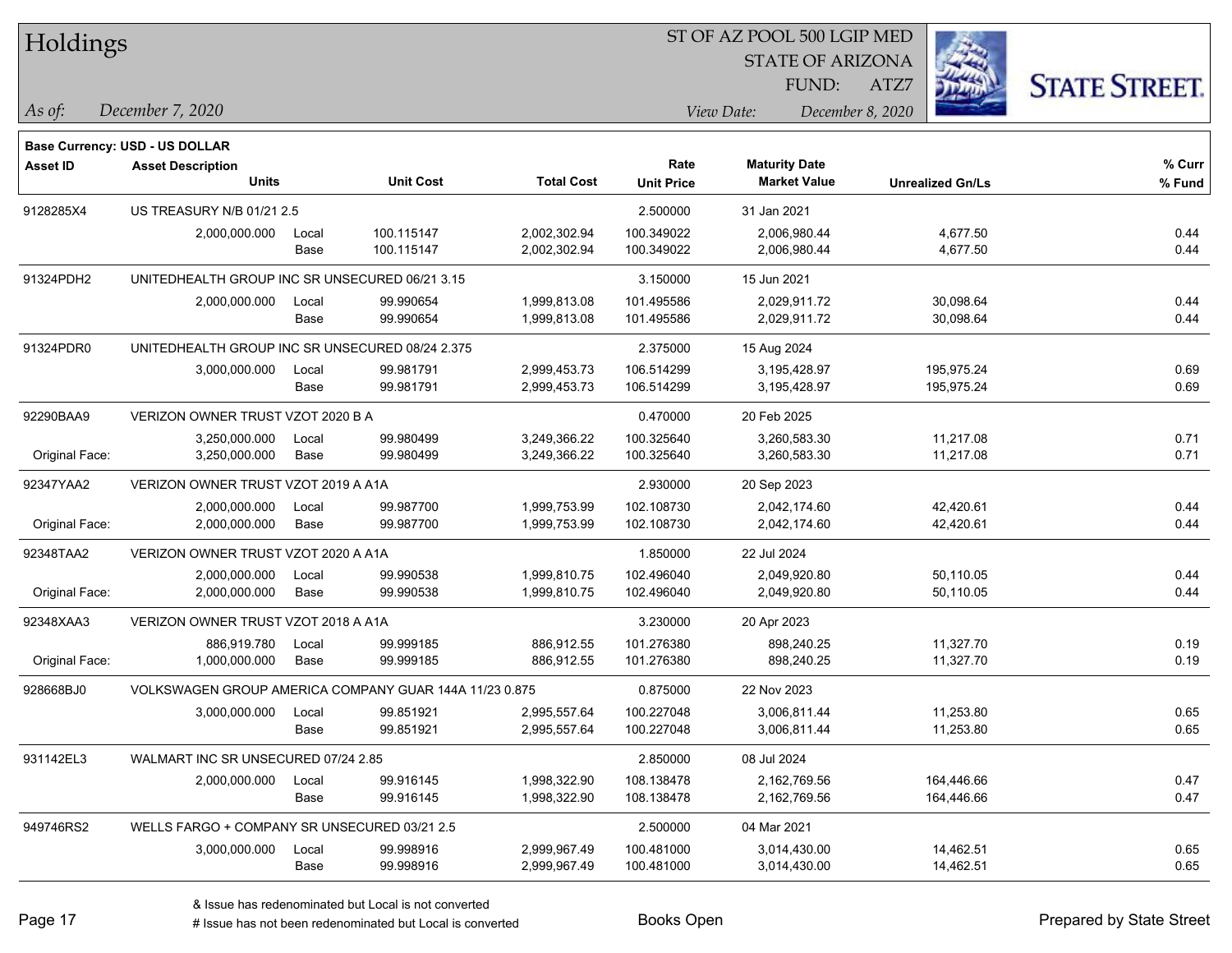| Holdings                  |                                              |                                              |                  |                   |                   |                         |                         |              |                      |
|---------------------------|----------------------------------------------|----------------------------------------------|------------------|-------------------|-------------------|-------------------------|-------------------------|--------------|----------------------|
|                           |                                              |                                              |                  |                   |                   | <b>STATE OF ARIZONA</b> |                         |              |                      |
|                           |                                              |                                              |                  |                   |                   | FUND:                   | ATZ7                    |              | <b>STATE STREET.</b> |
| As of:                    | December 7, 2020                             |                                              |                  |                   |                   | View Date:              | December 8, 2020        |              |                      |
|                           | Base Currency: USD - US DOLLAR               |                                              |                  |                   |                   |                         |                         |              |                      |
| <b>Asset ID</b>           | <b>Asset Description</b>                     |                                              |                  |                   | Rate              | <b>Maturity Date</b>    |                         |              | $%$ Curr             |
|                           | <b>Units</b>                                 |                                              | <b>Unit Cost</b> | <b>Total Cost</b> | <b>Unit Price</b> | <b>Market Value</b>     | <b>Unrealized Gn/Ls</b> |              | % Fund               |
| 949746SA0                 |                                              | WELLS FARGO + COMPANY SR UNSECURED 07/21 2.1 |                  |                   | 2.100000          | 26 Jul 2021             |                         |              |                      |
|                           | 1,000,000.000                                | Local                                        | 99.688015        | 996,880.15        | 101.105677        | 1,011,056.77            |                         | 14,176.62    | 0.22                 |
|                           |                                              | Base                                         | 99.688015        | 996,880.15        | 101.105677        | 1,011,056.77            |                         | 14,176.62    | 0.22                 |
| 949746SP7                 | WELLS FARGO + COMPANY SR UNSECURED 02/22 VAR |                                              |                  |                   | 1.143630          | 11 Feb 2022             |                         |              |                      |
|                           | 3,000,000.000                                | Local                                        | 100.000000       | 3,000,000.00      | 100.143500        | 3,004,305.00            |                         | 4,305.00     | 0.65                 |
|                           |                                              | Base                                         | 100.000000       | 3,000,000.00      | 100.143500        | 3,004,305.00            |                         | 4,305.00     | 0.65                 |
| 95001DA75                 | WELLS FARGO + COMPANY SR UNSECURED 06/22 1   |                                              |                  |                   | 1.000000          | 17 Jun 2022             |                         |              |                      |
|                           | 3,000,000.000                                | Local                                        | 100.000000       | 3,000,000.00      | 99.147127         | 2,974,413.81            |                         | $-25,586.19$ | 0.65                 |
|                           |                                              | Base                                         | 100.000000       | 3,000,000.00      | 99.147127         | 2,974,413.81            |                         | $-25,586.19$ | 0.65                 |
| 961214DQ3                 | WESTPAC BANKING CORP SR UNSECURED 06/22 2.5  |                                              |                  |                   | 2.500000          | 28 Jun 2022             |                         |              |                      |
|                           | 2,000,000.000                                | Local                                        | 99.949386        | 1,998,987.72      | 103.321379        | 2,066,427.58            |                         | 67,439.86    | 0.45                 |
|                           |                                              | Base                                         | 99.949386        | 1,998,987.72      | 103.321379        | 2,066,427.58            |                         | 67,439.86    | 0.45                 |
| <b>US DOLLAR Total</b>    |                                              |                                              |                  |                   |                   |                         |                         |              |                      |
|                           | 354,424,869.050                              | Local                                        |                  | 355,237,089.07    |                   | 361,341,851.11          |                         | 6,104,762.04 | 78.43                |
| Original Face:            | 192,361,032.000                              | Base                                         |                  | 355,237,089.07    |                   | 361,341,851.11          |                         | 6,104,762.04 | 78.43                |
| <b>FIXED INCOME Total</b> |                                              |                                              |                  |                   |                   |                         |                         |              |                      |
|                           | 354,424,869.050                              | Base                                         |                  | 355,237,089.07    |                   | 361,341,851.11          |                         | 6,104,762.04 | 78.43                |
| Original Face:            | 192,361,032.000                              |                                              |                  |                   |                   |                         |                         |              |                      |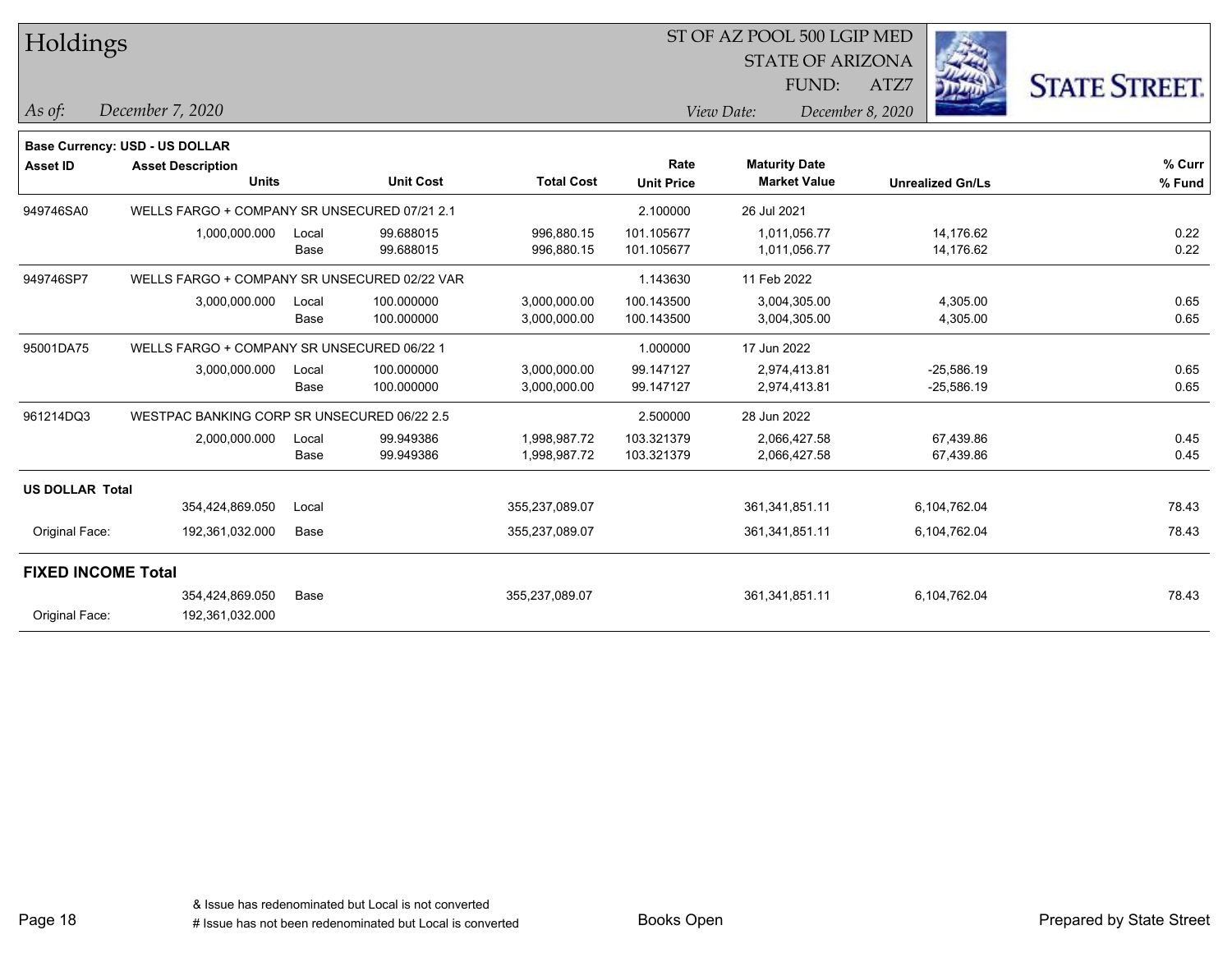| Holdings          |                                          |      |                  |                   |                           |            | ST OF AZ POOL 500 LGIP MED<br><b>STATE OF ARIZONA</b><br>FUND: | ATZ7             |                         | <b>STATE STREET.</b> |
|-------------------|------------------------------------------|------|------------------|-------------------|---------------------------|------------|----------------------------------------------------------------|------------------|-------------------------|----------------------|
| $ $ As of:        | December 7, 2020                         |      |                  |                   |                           | View Date: |                                                                | December 8, 2020 |                         |                      |
|                   | <b>Base Currency: USD - US DOLLAR</b>    |      |                  |                   |                           |            |                                                                |                  |                         |                      |
| Asset ID          | <b>Asset Description</b><br><b>Units</b> |      | <b>Unit Cost</b> | <b>Total Cost</b> | Rate<br><b>Unit Price</b> |            | <b>Maturity Date</b><br><b>Market Value</b>                    |                  | <b>Unrealized Gn/Ls</b> | % Curr<br>% Fund     |
| <b>FUND Total</b> |                                          |      |                  |                   |                           |            |                                                                |                  |                         |                      |
| Original Face:    | 453,868,699.720<br>192,361,032.000       | Base |                  | 454,619,067.26    |                           |            | 460,723,829.30                                                 |                  | 6,104,762.04            | 100.00               |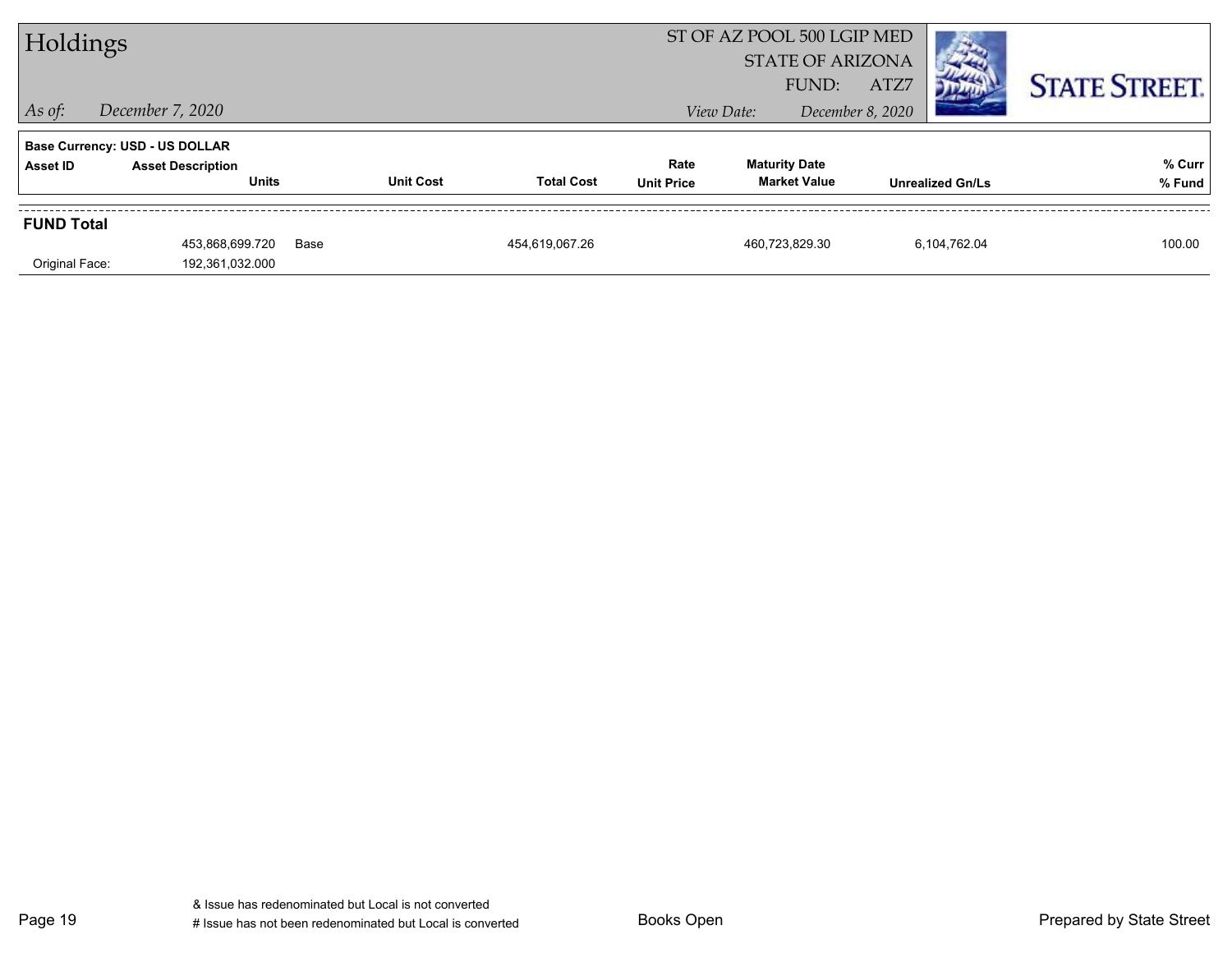### Currency Summary

*As of: December 7, 2020*

## ST OF AZ POOL 500 LGIP MED

 STATE OF ARIZONAFUND:

ATZ7



*View Date:December 8, 2020*

#### **Base Currency:USD - US DOLLAR**

|                        |                 |       |                   |                     | % Currency |                         |                          |                           |
|------------------------|-----------------|-------|-------------------|---------------------|------------|-------------------------|--------------------------|---------------------------|
|                        | <b>Units</b>    |       | <b>Total Cost</b> | <b>Market Value</b> | % Fund     | <b>Unreal Sec Gn/Ls</b> | <b>Unreal Curr Gn/Ls</b> | <b>Total Unreal Gn/Ls</b> |
| <b>US DOLLAR</b>       |                 |       |                   |                     |            |                         | Exchange Rate:           | 1.000000                  |
| <b>CASH</b>            |                 |       |                   |                     |            |                         |                          |                           |
|                        | 278,030.670     | Local | 278,030.67        | 278,030.67          | 0.06       | 0.00                    |                          | 0.00                      |
|                        |                 | Base  | 278,030.67        | 278,030.67          | 0.06       | 0.00                    | 0.00                     | 0.00                      |
| <b>CASH EQUIVALENT</b> |                 |       |                   |                     |            |                         |                          |                           |
|                        | 99,165,800.000  | Local | 99,103,947.52     | 99,103,947.52       | 21.51      | 0.00                    |                          | 0.00                      |
|                        |                 | Base  | 99,103,947.52     | 99,103,947.52       | 21.51      | 0.00                    | 0.00                     | 0.00                      |
| <b>FIXED INCOME</b>    |                 |       |                   |                     |            |                         |                          |                           |
|                        | 354,424,869.050 | Local | 355,237,089.07    | 361,341,851.11      | 78.43      | 6,104,762.04            |                          | 6,104,762.04              |
| Original Face:         | 192,361,032.000 | Base  | 355,237,089.07    | 361, 341, 851.11    | 78.43      | 6,104,762.04            | 0.00                     | 6,104,762.04              |
| <b>US DOLLAR Total</b> |                 |       |                   |                     |            |                         |                          |                           |
|                        | 453,868,699.720 | Local | 454,619,067.26    | 460,723,829.30      | 100.00     | 6,104,762.04            |                          | 6,104,762.04              |
| Original Face:         | 192,361,032.000 | Base  | 454,619,067.26    | 460,723,829.30      | 100.00     | 6,104,762.04            | 0.00                     | 6,104,762.04              |
| <b>FUND Total</b>      |                 |       |                   |                     |            |                         |                          |                           |
|                        | 453,868,699.720 | Base  | 454,619,067.26    | 460,723,829.30      | 100.00     | 6,104,762.04            | 0.00                     | 6,104,762.04              |
| Original Face:         | 192,361,032.000 |       |                   |                     |            |                         |                          |                           |
|                        |                 |       |                   |                     |            |                         |                          |                           |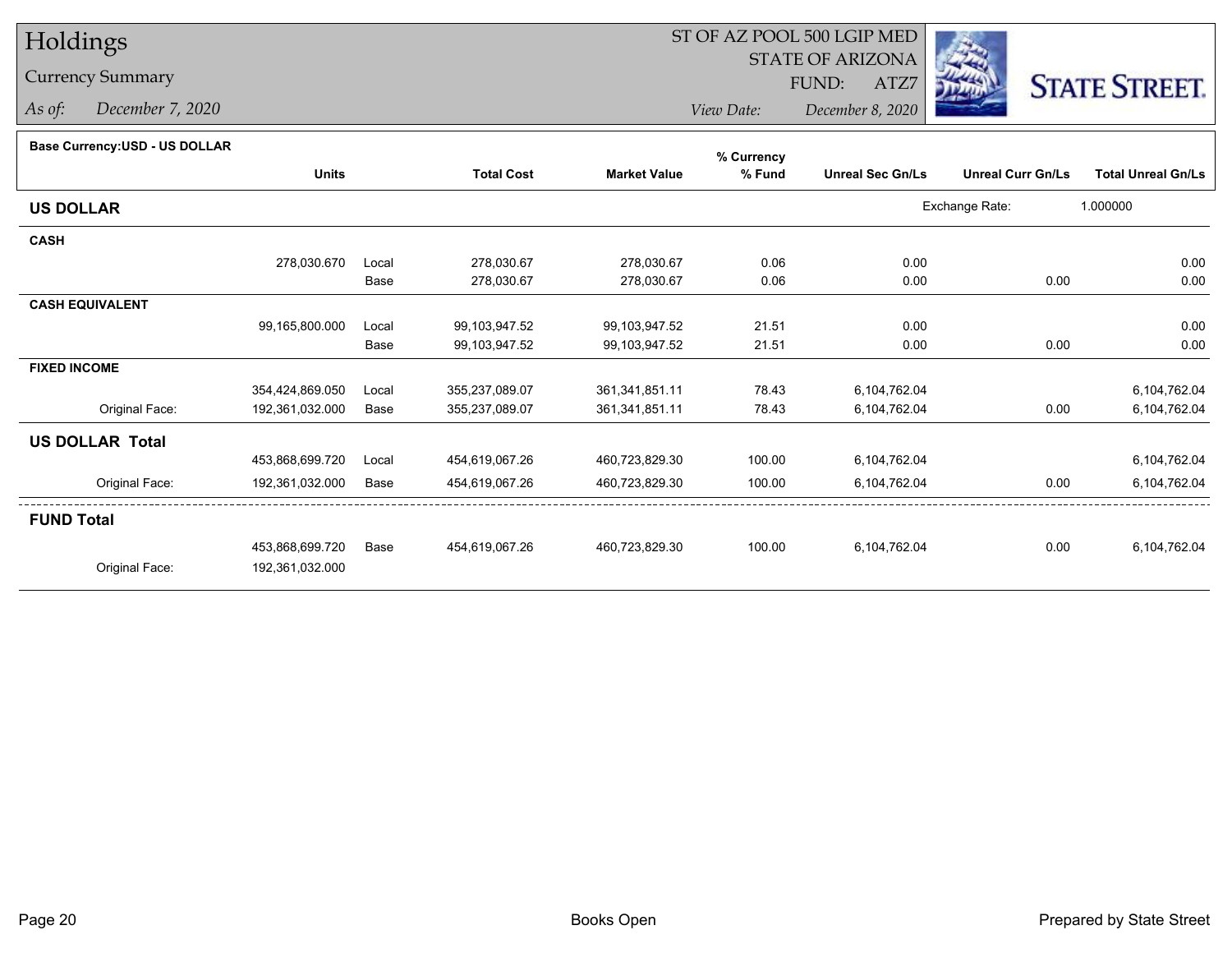| Holdings          |                                       |                   |                     |            | ST OF AZ POOL 500 LGIP MED               |                          |                           |
|-------------------|---------------------------------------|-------------------|---------------------|------------|------------------------------------------|--------------------------|---------------------------|
|                   | <b>Asset Summary</b>                  |                   |                     |            | <b>STATE OF ARIZONA</b><br>FUND:<br>ATZ7 |                          | <b>STATE STREET.</b>      |
| As of:            | December 7, 2020                      |                   |                     | View Date: | December 8, 2020                         |                          |                           |
|                   | <b>Base Currency: USD - US DOLLAR</b> |                   |                     |            |                                          |                          |                           |
|                   | <b>Units</b>                          | <b>Total Cost</b> | <b>Market Value</b> | % Fund     | <b>Unreal Sec Gn/Ls</b>                  | <b>Unreal Curr Gn/Ls</b> | <b>Total Unreal Gn/Ls</b> |
| <b>CASH</b>       |                                       |                   |                     |            |                                          |                          |                           |
| <b>US DOLLAR</b>  |                                       |                   |                     |            |                                          |                          |                           |
|                   | 278,030.670                           | 278,030.67        | 278,030.67          | 0.06       | 0.00                                     | 0.00                     | 0.00                      |
| <b>CASH Total</b> | 278,030.670                           | 278,030.67        | 278,030.67          | 0.06       | 0.00                                     | 0.00                     | 0.00                      |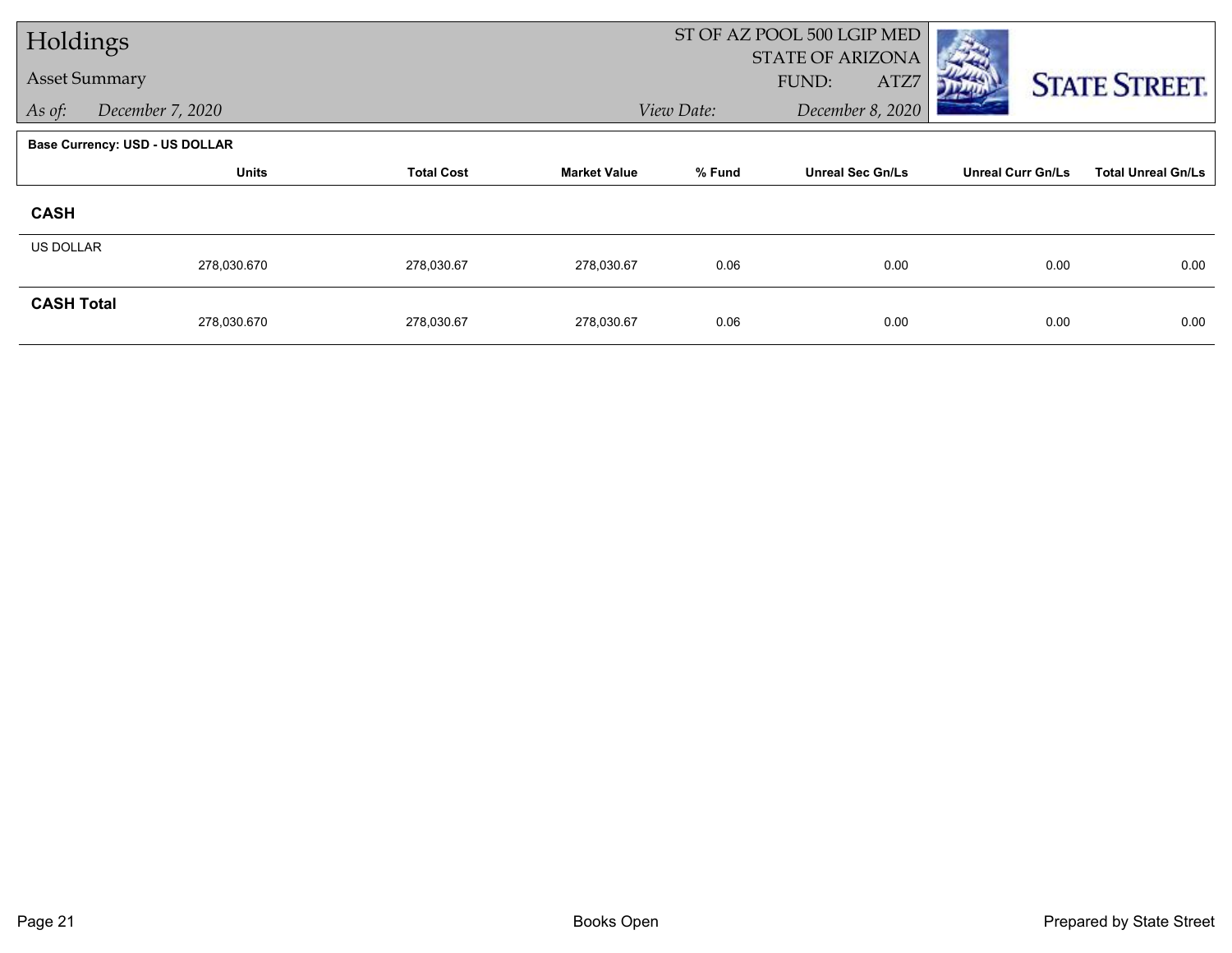| Holdings  |                                                |                   |                     | ST OF AZ POOL 500 LGIP MED     |                                          |                          |                           |
|-----------|------------------------------------------------|-------------------|---------------------|--------------------------------|------------------------------------------|--------------------------|---------------------------|
|           | <b>Asset Summary</b>                           |                   |                     |                                | <b>STATE OF ARIZONA</b><br>FUND:<br>ATZ7 |                          | <b>STATE STREET.</b>      |
| As of:    | December 7, 2020                               |                   |                     | December 8, 2020<br>View Date: |                                          |                          |                           |
|           | <b>Base Currency: USD - US DOLLAR</b>          |                   |                     |                                |                                          |                          |                           |
|           | <b>Units</b>                                   | <b>Total Cost</b> | <b>Market Value</b> | % Fund                         | <b>Unreal Sec Gn/Ls</b>                  | <b>Unreal Curr Gn/Ls</b> | <b>Total Unreal Gn/Ls</b> |
|           | <b>CASH EQUIVALENT</b>                         |                   |                     |                                |                                          |                          |                           |
| US DOLLAR |                                                |                   |                     |                                |                                          |                          |                           |
|           | 99,165,800.000                                 | 99,103,947.52     | 99.103,947.52       | 21.51                          | 0.00                                     | 0.00                     | 0.00                      |
|           | <b>CASH EQUIVALENT Total</b><br>99,165,800.000 | 99,103,947.52     | 99.103,947.52       | 21.51                          | 0.00                                     | 0.00                     | 0.00                      |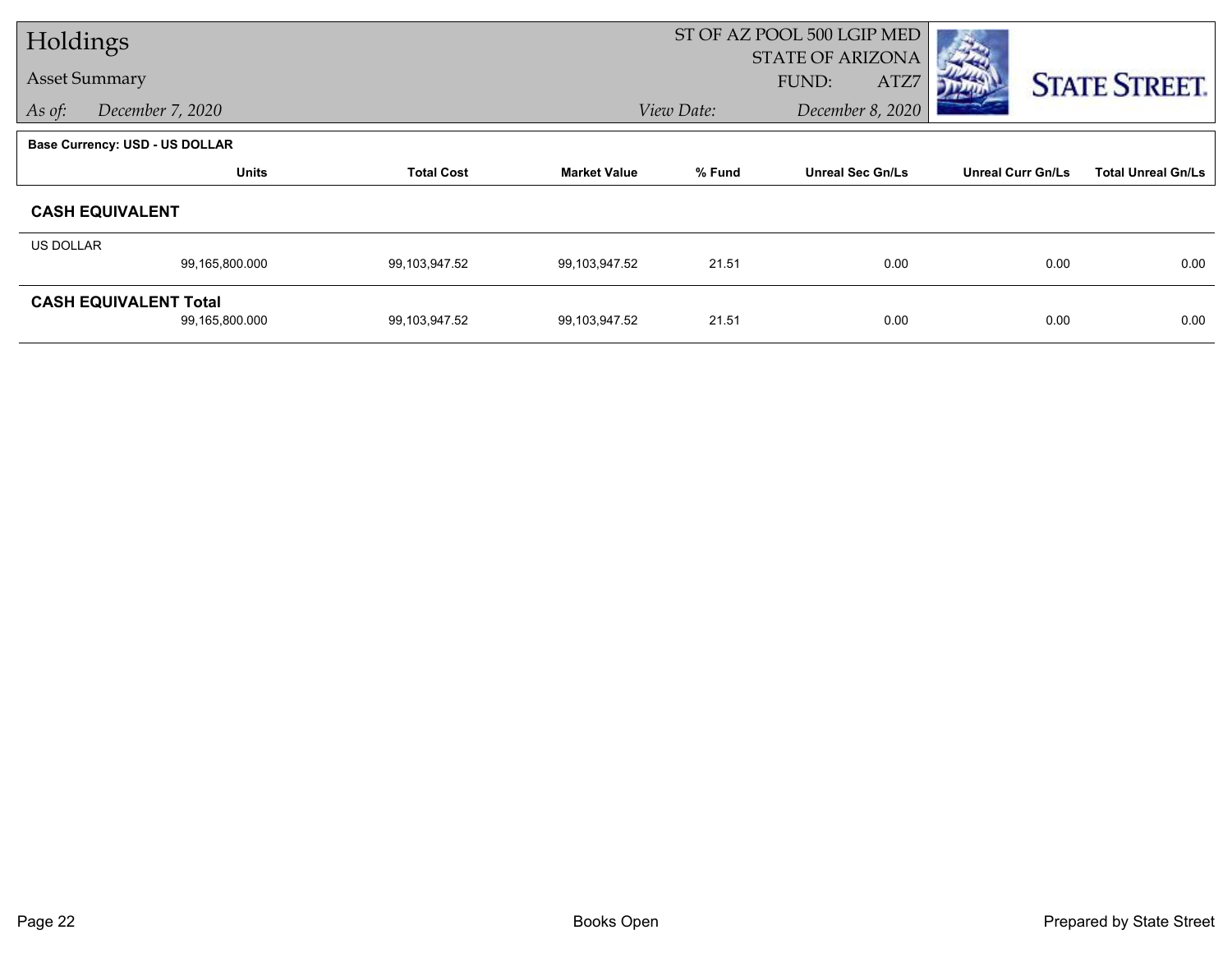| Holdings             |                                       |                   | ST OF AZ POOL 500 LGIP MED |                                  |                         |                          |                           |  |
|----------------------|---------------------------------------|-------------------|----------------------------|----------------------------------|-------------------------|--------------------------|---------------------------|--|
| <b>Asset Summary</b> |                                       |                   |                            | <b>STATE OF ARIZONA</b><br>FUND: |                         |                          |                           |  |
|                      |                                       |                   |                            |                                  | ATZ7                    |                          | <b>STATE STREET.</b>      |  |
| As of:               | December 7, 2020                      |                   |                            | View Date:                       | December 8, 2020        |                          |                           |  |
|                      | <b>Base Currency: USD - US DOLLAR</b> |                   |                            |                                  |                         |                          |                           |  |
|                      | <b>Units</b>                          | <b>Total Cost</b> | <b>Market Value</b>        | % Fund                           | <b>Unreal Sec Gn/Ls</b> | <b>Unreal Curr Gn/Ls</b> | <b>Total Unreal Gn/Ls</b> |  |
|                      | <b>FIXED INCOME</b>                   |                   |                            |                                  |                         |                          |                           |  |
| <b>US DOLLAR</b>     |                                       |                   |                            |                                  |                         |                          |                           |  |
|                      | 354,424,869.050                       | 355,237,089.07    | 361,341,851.11             | 78.43                            | 6,104,762.04            | 0.00                     | 6,104,762.04              |  |
|                      | <b>FIXED INCOME Total</b>             |                   |                            |                                  |                         |                          |                           |  |
|                      | 354,424,869.050                       | 355,237,089.07    | 361,341,851.11             | 78.43                            | 6,104,762.04            | 0.00                     | 6,104,762.04              |  |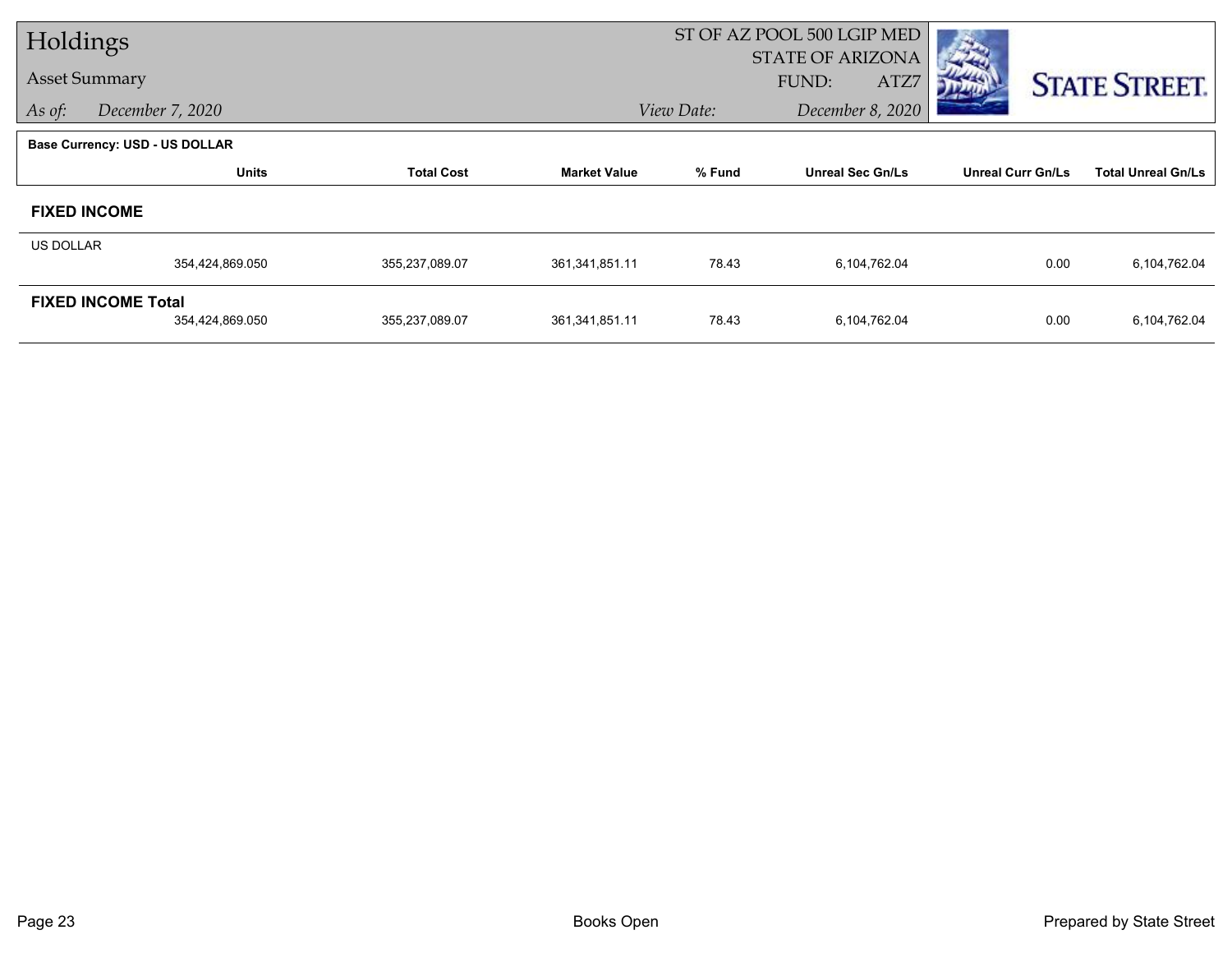| Holdings          |                                       |                   |                     | ST OF AZ POOL 500 LGIP MED |                                  |      |                          |                           |
|-------------------|---------------------------------------|-------------------|---------------------|----------------------------|----------------------------------|------|--------------------------|---------------------------|
|                   | <b>Asset Summary</b>                  |                   |                     |                            | <b>STATE OF ARIZONA</b><br>FUND: | ATZ7 |                          | <b>STATE STREET.</b>      |
| As of:            | December 7, 2020                      | View Date:        |                     | December 8, 2020           |                                  |      |                          |                           |
|                   | <b>Base Currency: USD - US DOLLAR</b> |                   |                     |                            |                                  |      |                          |                           |
|                   | <b>Units</b>                          | <b>Total Cost</b> | <b>Market Value</b> | % Fund                     | <b>Unreal Sec Gn/Ls</b>          |      | <b>Unreal Curr Gn/Ls</b> | <b>Total Unreal Gn/Ls</b> |
| <b>FUND Total</b> |                                       |                   |                     |                            |                                  |      |                          |                           |
|                   | 453,868,699.720                       | 454.619.067.26    | 460.723.829.30      | 100.00                     | 6.104.762.04                     |      | 0.00                     | 6,104,762.04              |